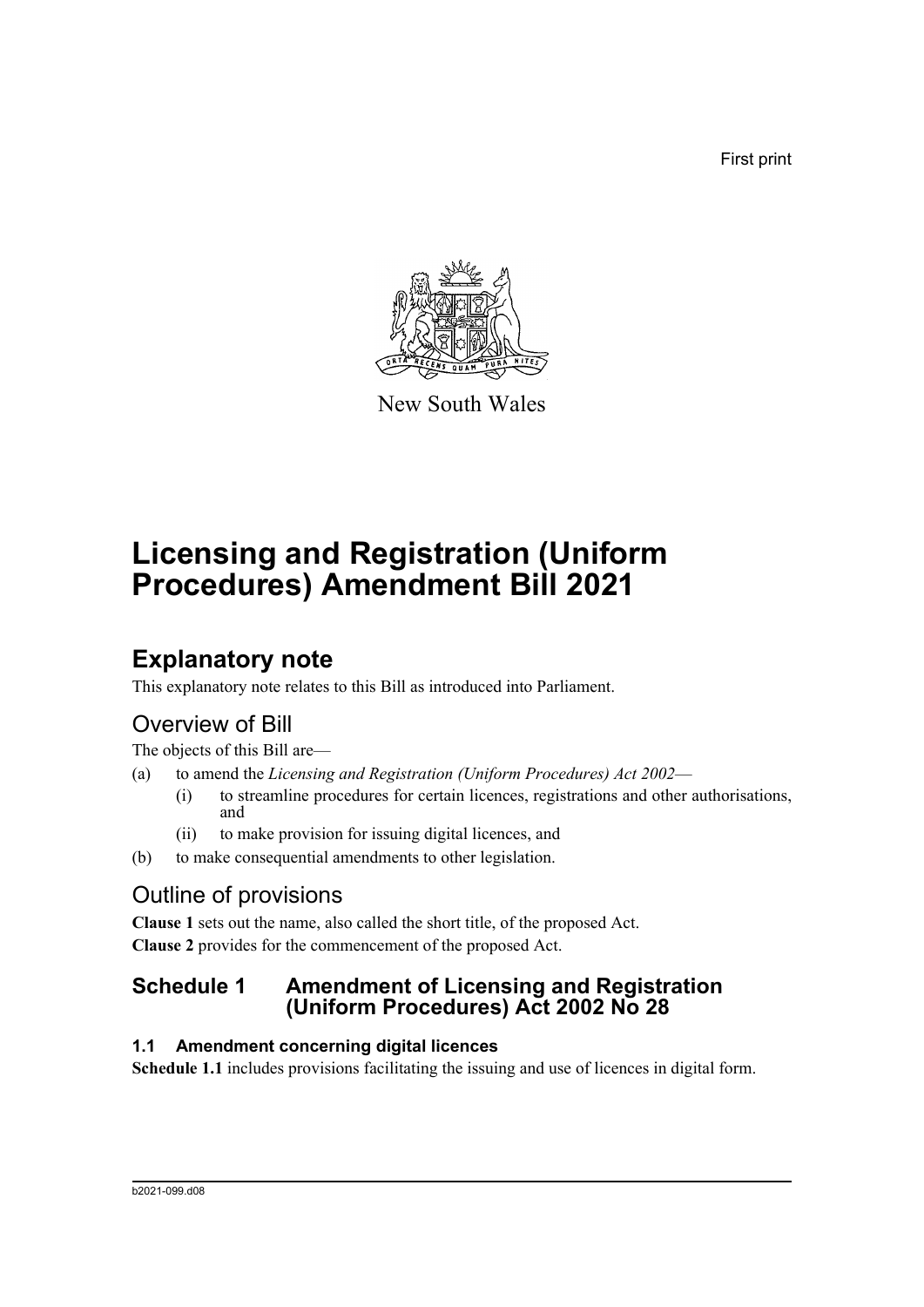### **1.2 Amendments concerning uniform procedures and terminology**

**Schedule 1.2[2]** replaces the *Licensing and Registration (Uniform Procedures) Act 2002*, Parts 2 and 3 with a single proposed Part setting out uniform procedures for certain authorisations specified in Schedule 1 as amended by the proposed Act. Currently, Parts 2 and 3 essentially duplicate the procedures for licences and registration, respectively. **Schedule 1.2[1], [3]–[26] and** [30] make consequential amendments.

The principal reforms made to the current procedures are as follows—

- (a) adding objects for the Act to assist with its interpretation,
- (b) defining key words and expressions to clarify the application of provisions and provide for the consistent use of terminology in the Act,
- (c) modernising references to technology and communication by removing references to defunct processes and technologies like facsimile transmissions to facilitate digital service delivery,
- (d) adding further provisions to enable relevant regulatory authorities to conduct public consultation when required by excluding the time taken to consult from the time frame for dealing with applications,
- (e) implementing a single longer period for the renewal of authorisations to make it easier for customers to renew their authorisations,
- (f) enabling relevant regulatory authorities to restore authorisations without an application if they are cancelled in error,
- (g) allowing customers to apply to amend the name or address for their authorisations,
- (h) providing for uniform procedures for taking disciplinary actions, including by requiring relevant regulatory authorities to provide show cause notices,
- (i) ensuring relevant regulatory authorities indicate in the notice for a decision the provisions relied on when an application for an authorisation has been refused or an authorisation granted with conditions,
- (j) requiring relevant regulatory authorities to offer internal review for reviewable decisions even if the decisions are not reviewable by the Civil and Administrative Tribunal,
- (k) providing relevant regulatory authorities with a broad power concerning waivers, postponements, reductions and refunds of fees.

**Schedule 1.2[27]–[29]** set out savings and transitional provisions consequent on the commencement of provisions of the proposed Act.

## **Schedule 2 Amendment of other legislation**

**Schedule 2** makes amendments to other legislation consequential on the amendments made to the *Licensing and Registration (Uniform Procedures) Act 2002* by Schedule 1.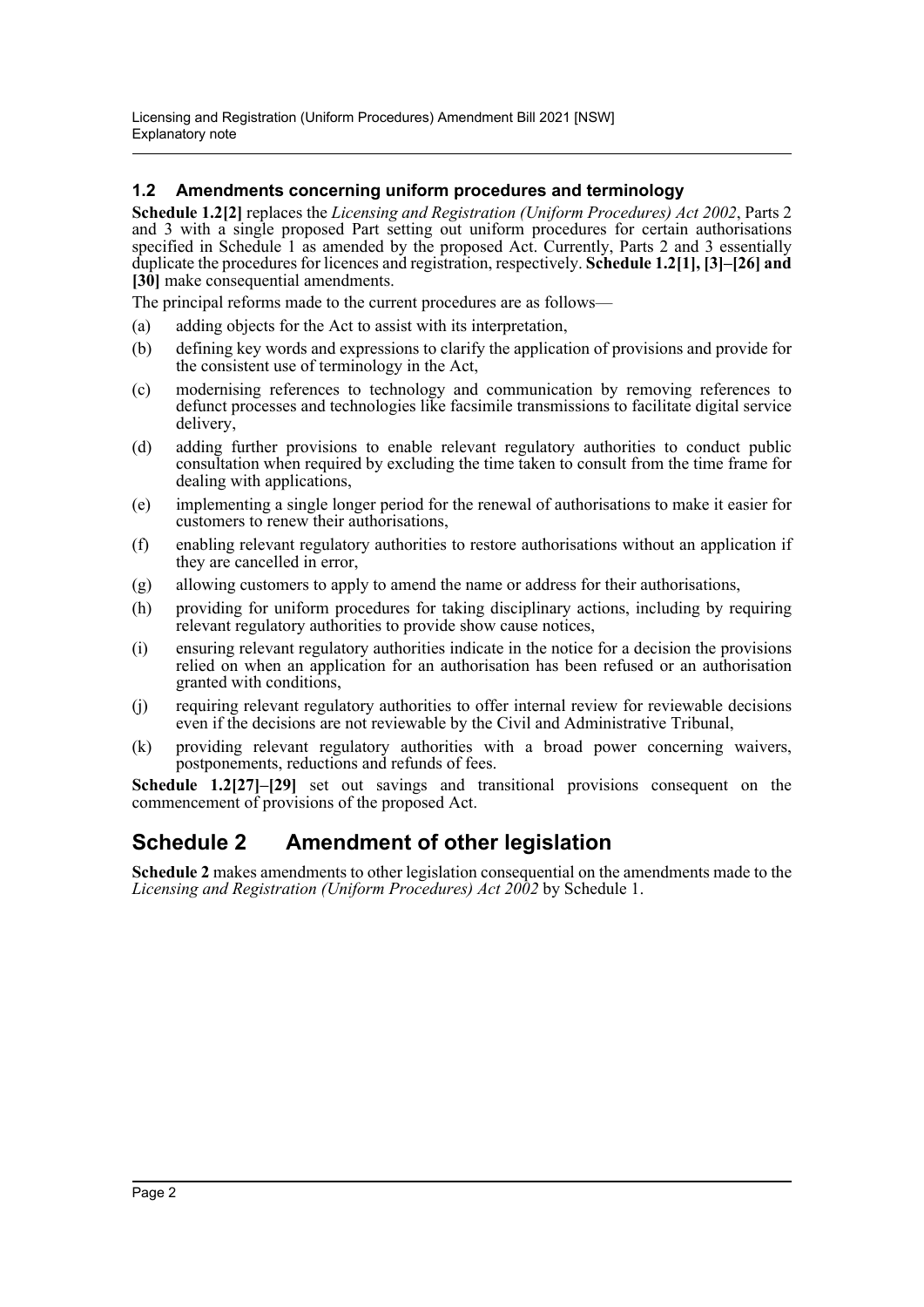First print



New South Wales

# **Licensing and Registration (Uniform Procedures) Amendment Bill 2021**

# **Contents**

|                   |                                                                     | Page          |
|-------------------|---------------------------------------------------------------------|---------------|
|                   | Name of Act                                                         | $\mathcal{D}$ |
|                   | Commencement                                                        | $\mathcal{P}$ |
| <b>Schedule 1</b> | <b>Amendment of Licensing and Registration (Uniform Procedures)</b> |               |
|                   | Act 2002 No 28                                                      |               |
| <b>Schedule 2</b> | Amendment of other legislation                                      | 22            |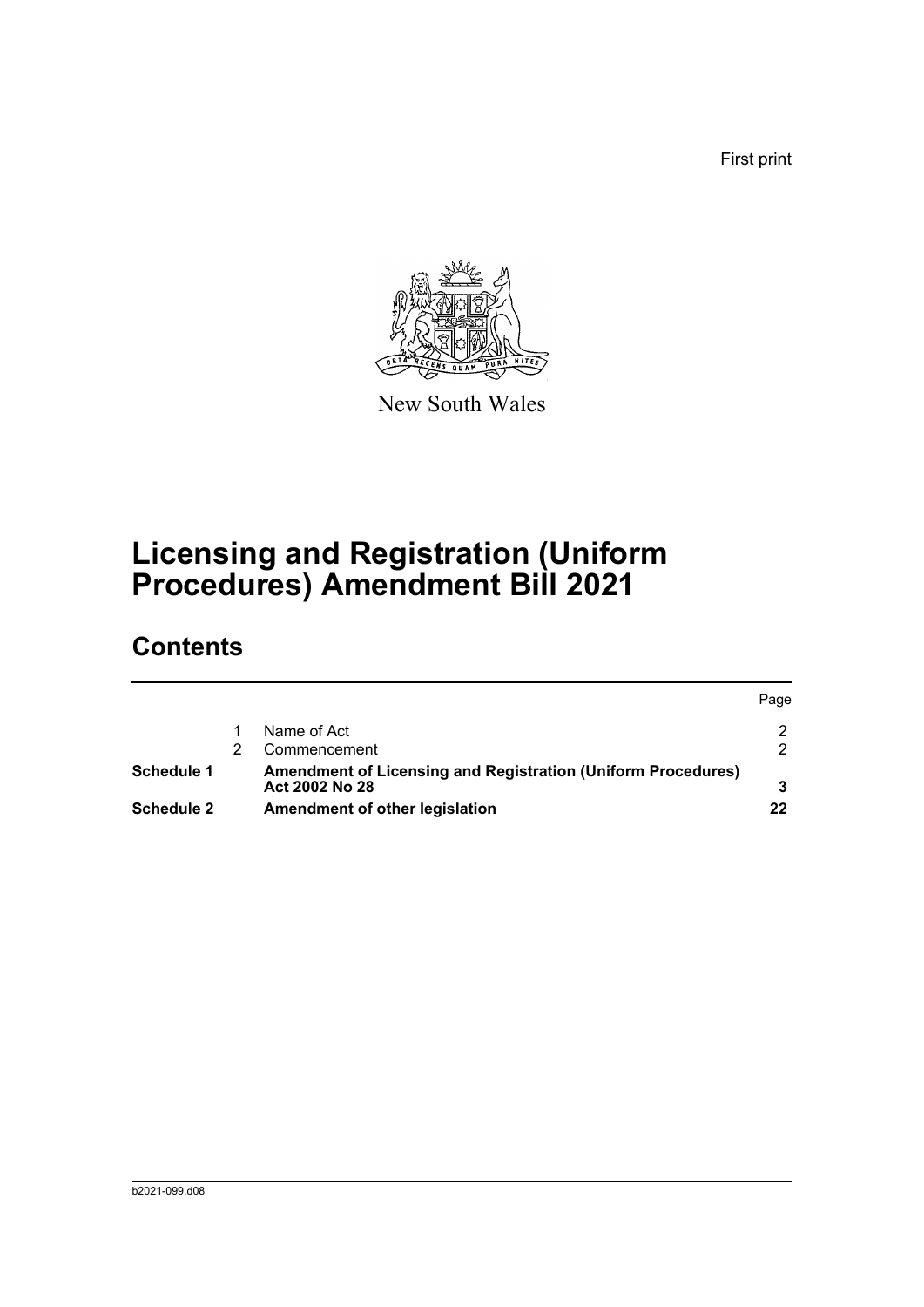

New South Wales

# **Licensing and Registration (Uniform Procedures) Amendment Bill 2021**

No , 2021

## **A Bill for**

An Act to amend the *Licensing and Registration (Uniform Procedures) Act 2002* to streamline procedures for certain licences, registrations and other authorisations and make provision for issuing digital licences; and to make consequential amendments to other legislation.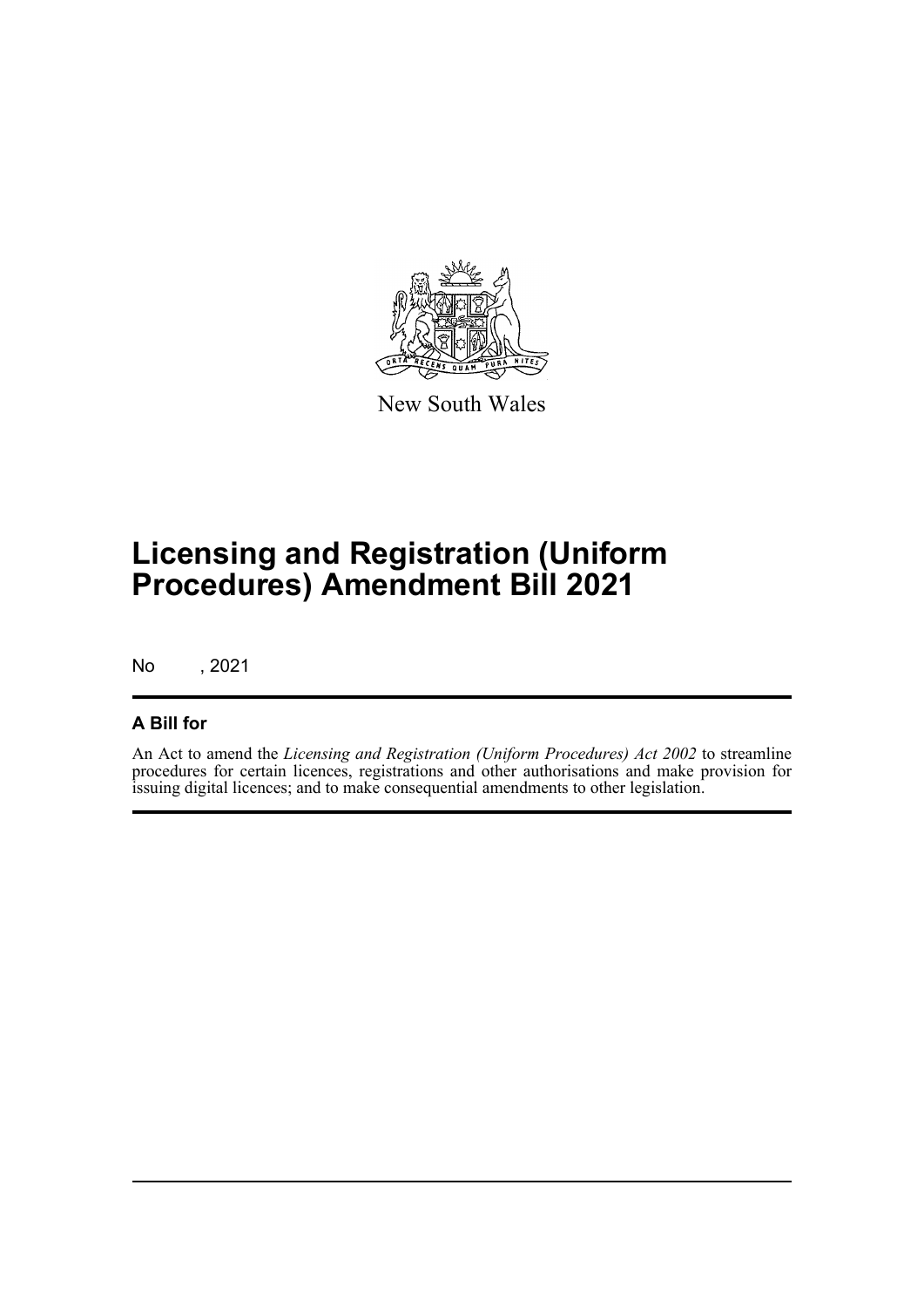<span id="page-4-1"></span><span id="page-4-0"></span>

|     | The Legislature of New South Wales enacts—                                                                    |        |
|-----|---------------------------------------------------------------------------------------------------------------|--------|
|     | Name of Act                                                                                                   | 2      |
|     | This Act is the Licensing and Registration (Uniform Procedures) Amendment Act<br>2021.                        | 3<br>4 |
|     | <b>Commencement</b>                                                                                           | 5      |
| (1) | This Act commences on a day or days to be appointed by proclamation, except as<br>provided by subsection (2). | 6      |
| (2) | Schedules 1.1, 2.10 and 2.15[1] commence on the date of assent to this Act.                                   | 8      |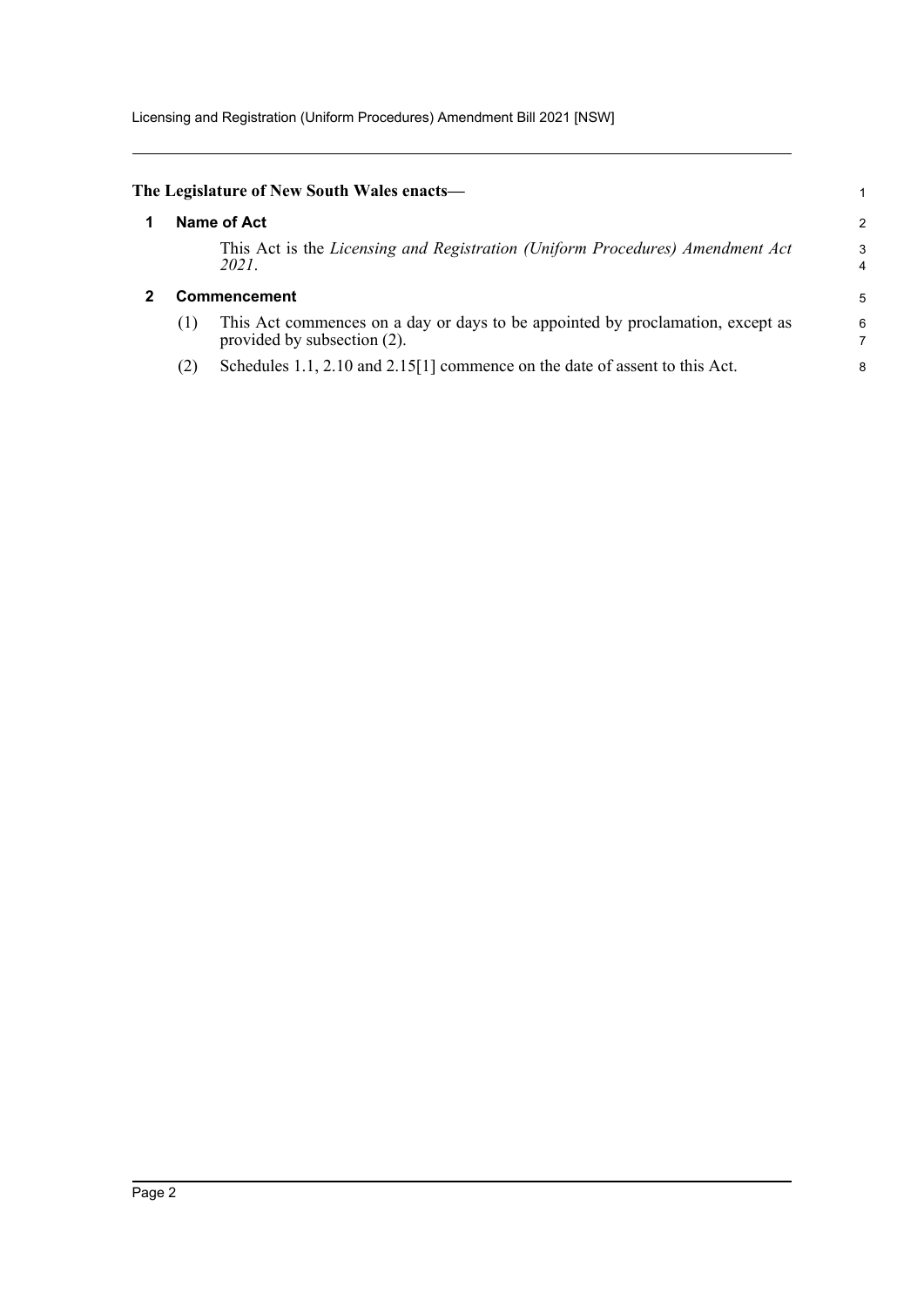<span id="page-5-0"></span>

| <b>Schedule 1</b> |                          |            | <b>Amendment of Licensing and Registration</b><br>(Uniform Procedures) Act 2002 No 28                                                                                                                                                                                                                                                                                                                                                                                                                                                                                                                                         |                                                                            |
|-------------------|--------------------------|------------|-------------------------------------------------------------------------------------------------------------------------------------------------------------------------------------------------------------------------------------------------------------------------------------------------------------------------------------------------------------------------------------------------------------------------------------------------------------------------------------------------------------------------------------------------------------------------------------------------------------------------------|----------------------------------------------------------------------------|
| 1.1               | Part 4B                  |            | <b>Amendment concerning digital licences</b><br>Insert after Part 4A-                                                                                                                                                                                                                                                                                                                                                                                                                                                                                                                                                         | 3<br>4<br>5                                                                |
|                   |                          |            | <b>Part 4B Digital form of licences</b>                                                                                                                                                                                                                                                                                                                                                                                                                                                                                                                                                                                       | 6                                                                          |
|                   |                          |            |                                                                                                                                                                                                                                                                                                                                                                                                                                                                                                                                                                                                                               |                                                                            |
|                   | 80L                      |            | <b>Application of Part</b><br>This Part applies to a licence arising under licensing legislation, subject to any<br>modifications or limitations-<br>specified in the licensing legislation, or<br>(a)                                                                                                                                                                                                                                                                                                                                                                                                                        | 7<br>8<br>9<br>10                                                          |
|                   |                          |            | prescribed by the regulations under this Act.<br>(b)                                                                                                                                                                                                                                                                                                                                                                                                                                                                                                                                                                          | 11                                                                         |
|                   |                          |            |                                                                                                                                                                                                                                                                                                                                                                                                                                                                                                                                                                                                                               |                                                                            |
|                   | <b>80M</b><br><b>80N</b> |            | <b>Definitions</b><br>In this Part—<br><i>issue</i> includes grant or give.<br>issue a licence includes restore, renew or replace a licence.<br>licence means-<br>a licence, certification, enrolment, registration, accreditation, permit or<br>(a)<br>other authorisation, or<br>another document or thing prescribed by the regulations as a licence.<br>(b)<br><i>licensing authority</i> means a person or body authorised under the licensing<br>legislation to issue a licence.<br><i>licensing legislation</i> means the Act or statutory rule under which a licence is<br>issued.<br>Licences issued in digital form | 12<br>13<br>14<br>15<br>16<br>17<br>18<br>19<br>20<br>21<br>22<br>23<br>24 |
|                   |                          | (1)<br>(2) | A licensing authority may issue a licence in a physical form, digital form or<br>both.<br>The licensing authority may vary the form and content of the digital form of a<br>licence at any time so long as the licence still complies with the particulars or<br>other matter required by this Act or the relevant licensing legislation.                                                                                                                                                                                                                                                                                     | 25<br>26<br>27<br>28<br>29                                                 |
|                   | <b>800</b>               |            | Inspection of licences in digital form                                                                                                                                                                                                                                                                                                                                                                                                                                                                                                                                                                                        | 30                                                                         |
|                   |                          | (1)        | The holder of a licence who is required to produce the licence for inspection<br>by a person must, if opting or required to use the digital form of the licence,<br>show the licence to the person in a way that enables the person to properly<br>inspect the licence.                                                                                                                                                                                                                                                                                                                                                       | 31<br>32<br>33<br>34                                                       |
|                   |                          | (2)        | The holder of a licence is not required, when a person is inspecting the digital<br>form of the licence, to hand over the device used to display the digital form of<br>the licence.                                                                                                                                                                                                                                                                                                                                                                                                                                          | 35<br>36<br>37                                                             |
|                   |                          | (3)        | In this section-<br><i>produce</i> a licence for inspection, includes show, display, provide or keep<br>available.                                                                                                                                                                                                                                                                                                                                                                                                                                                                                                            | 38<br>39<br>40                                                             |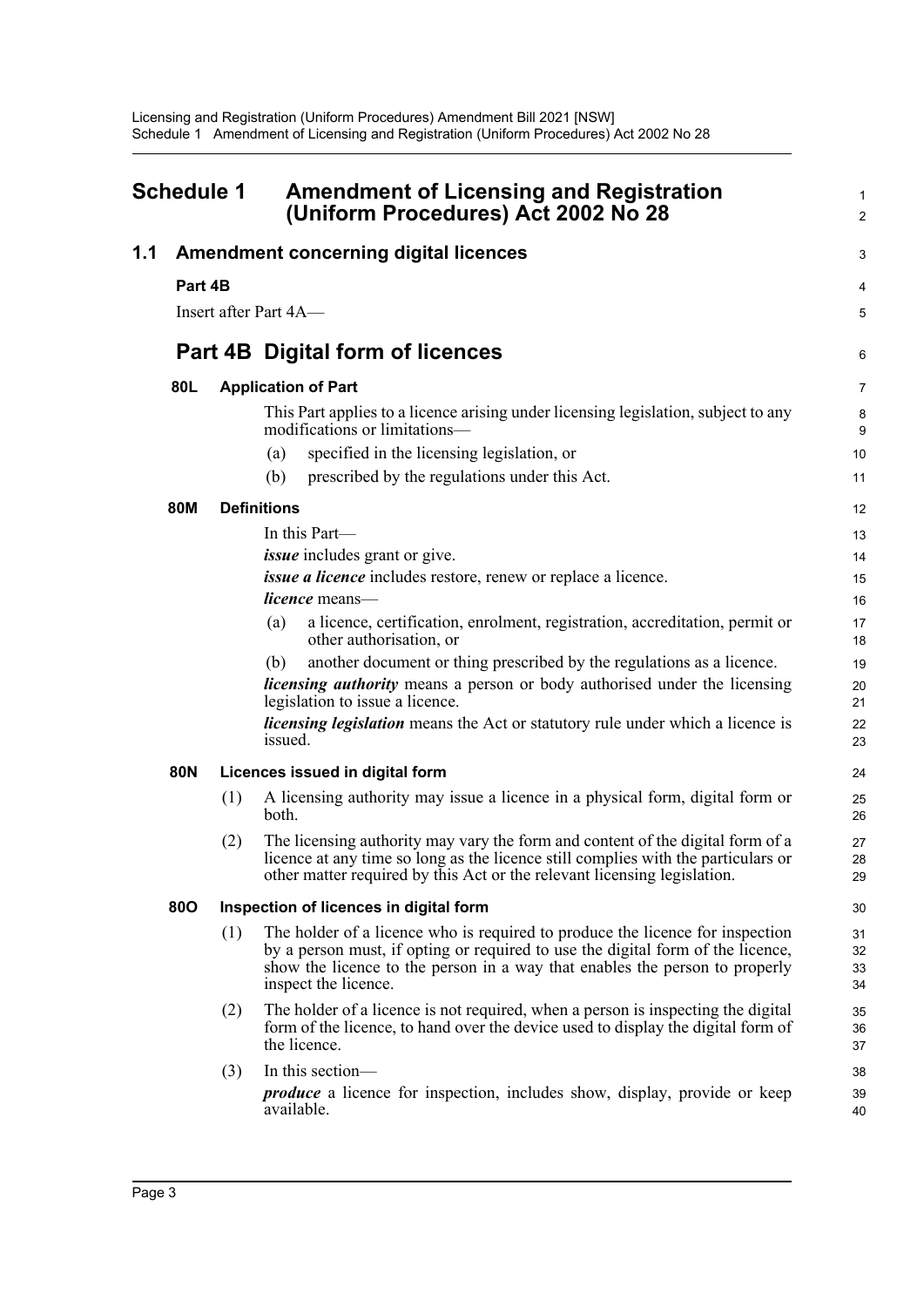#### **80P Special provisions for licences in digital form**

| (1) Provisions in this Act, or another Act or law, requiring a licence to be carried |
|--------------------------------------------------------------------------------------|
| or displayed are satisfied if the holder of the licence carries the device on        |
| which the digital form of the licence is capable of being displayed.                 |

21

22 23

39 40 41

- (2) Provisions in this Act, or another Act or law, requiring a licence to be physically surrendered, lodged or returned do not apply to the digital form of the licence.
- (3) If a provision in this Act, or another Act or law, allows the holder of a licence to cancel the licence by physically surrendering, lodging or returning the licence together with a notice—
	- (a) only the physical form of the licence needs to be surrendered, lodged or returned, or
	- (b) if the holder of the licence only holds a digital form of the licence, only the notice needs to be submitted.
- (4) Provisions in this Act, or another Act or law, requiring or permitting a licence to be physically retained or seized do not extend to the device on which the digital form of a licence is being displayed.

#### **80Q Regulations**

The regulations may exclude a licence or class of licences from the operation of this Part.

#### **1.2 Amendments concerning uniform procedures and terminology**

#### **[1] Sections 3–5**

Omit section 2A. Insert instead—

#### **3 Object of Act**

The object of this Act is to create an efficient and customer focused system for New South Wales authorisations by establishing a consistent framework for—

- (a) applications, disciplinary action and administrative action for authorisations, and
- (b) the consensual sharing of information between the agencies involved concerning authorisations, and
- (c) the sharing and reuse of information about authorisations having regard to risk, and
- (d) the use of digital authorisations.

#### **4 Interpretation**

- (1) The Dictionary in Schedule 6 defines words and expressions used in this Act. **Note—** The *Interpretation Act 1987* contains definitions and other provisions that affect the interpretation and application of this Act.
- (2) Notes included in this Act do not form part of this Act.

#### **5 Act binds Crown**

This Act binds the Crown in right of New South Wales and, in so far as the legislative power of Parliament permits, the Crown in all its other capacities.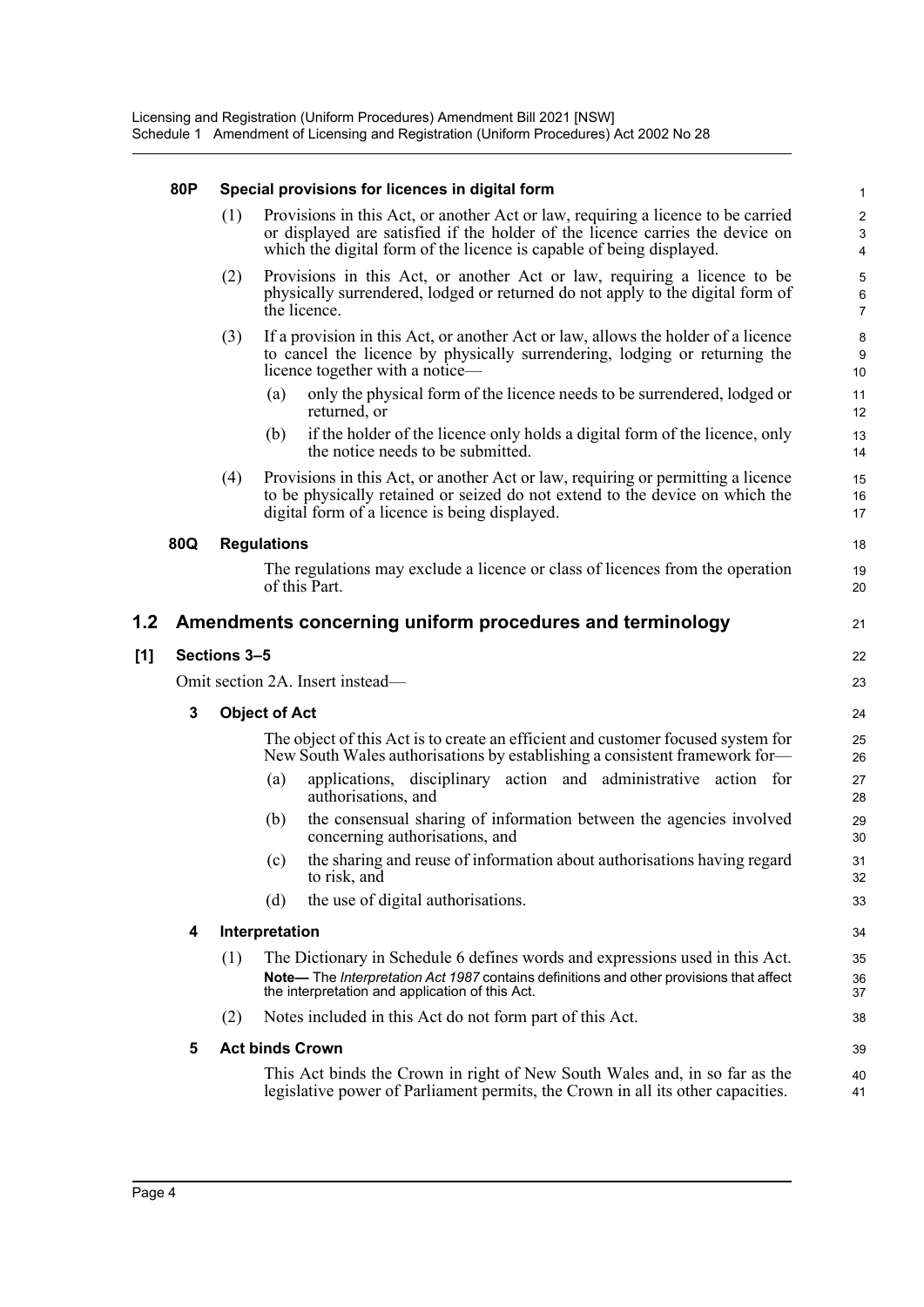| [2] | Part 2                                   |                   |                                                                                                                                                                                                                           |                     |  |  |
|-----|------------------------------------------|-------------------|---------------------------------------------------------------------------------------------------------------------------------------------------------------------------------------------------------------------------|---------------------|--|--|
|     |                                          |                   | Omit Parts 2 and 3. Insert instead—                                                                                                                                                                                       | $\overline{2}$      |  |  |
|     | Part 2                                   |                   | Uniform procedures for certain authorisations                                                                                                                                                                             |                     |  |  |
|     |                                          | <b>Division 1</b> | Introduction                                                                                                                                                                                                              | 4                   |  |  |
|     | 6                                        |                   | <b>Application of Part</b>                                                                                                                                                                                                | 5                   |  |  |
|     |                                          | (1)               | This Part applies only to an authorisation mentioned in Schedule 1.                                                                                                                                                       | 6                   |  |  |
|     |                                          | (2)               | This Part applies to an authorisation subject to any modifications or limitations<br>prescribed by or under the relevant regulatory legislation.                                                                          | $\overline{7}$<br>8 |  |  |
|     |                                          | (3)               | A statutory rule that establishes, amends or repeals an authorisation scheme<br>may amend Schedule 1 to include, amend or omit matters arising from the<br>establishment, amendment or repeal of the scheme.              | 9<br>10<br>11       |  |  |
|     |                                          | (4)               | The relevant regulatory legislation prevails to the extent of an inconsistency<br>between this Part as applied to an authorisation and the relevant regulatory<br>legislation.                                            | 12<br>13<br>14      |  |  |
|     |                                          | (5)               | This Part does not limit or otherwise affect the operation of—                                                                                                                                                            | 15                  |  |  |
|     |                                          |                   | the <i>Mutual Recognition Act 1992</i> of the Commonwealth, or<br>(a)                                                                                                                                                     | 16                  |  |  |
|     |                                          |                   | the <i>Trans-Tasman Mutual Recognition Act 1997</i> of the Commonwealth.<br>(b)                                                                                                                                           | 17                  |  |  |
|     | <b>Division 2</b><br><b>Applications</b> |                   |                                                                                                                                                                                                                           |                     |  |  |
|     | 7                                        |                   | Applications for issuing authorisations                                                                                                                                                                                   | 19                  |  |  |
|     |                                          | (1)               | An application for the issuing of an authorisation may be made to the relevant<br>regulatory authority by-                                                                                                                | 20<br>21            |  |  |
|     |                                          |                   | an individual aged 18 years or more, or<br>(a)                                                                                                                                                                            | 22                  |  |  |
|     |                                          |                   | a partnership or other association whose members are all individuals<br>(b)<br>aged 18 years or more, or                                                                                                                  | 23<br>24            |  |  |
|     |                                          |                   | a corporation.<br>(c)                                                                                                                                                                                                     | 25                  |  |  |
|     |                                          | (2)               | If the relevant regulatory legislation provides for the issuing of different<br>classes of authorisation, the application must specify the class of authorisation<br>sought by the applicant.                             | 26<br>27<br>28      |  |  |
|     |                                          | (3)               | If the relevant regulatory legislation for a fixed-term authorisation provides for<br>the issuing of authorisations for varying terms, the application must specify<br>the term of authorisation sought by the applicant. | 29<br>30<br>31      |  |  |
|     | 8                                        |                   | Applications for amendment of authorisations                                                                                                                                                                              | 32                  |  |  |
|     |                                          | (1)               | An application for the amendment of an authorisation may be made to the<br>relevant regulatory authority by the holder at any time while the authorisation<br>is in force.                                                | 33<br>34<br>35      |  |  |
|     |                                          | (2)               | Unless the relevant regulatory legislation provides differently,<br>an<br>authorisation may be amended only to change the following—                                                                                      | 36<br>37            |  |  |
|     |                                          |                   | particulars relating to the holder of the authorisation, including the<br>(a)<br>holder's name and address,                                                                                                               | 38<br>39            |  |  |
|     |                                          |                   | other particulars prescribed by the regulations.<br>(b)                                                                                                                                                                   | 40                  |  |  |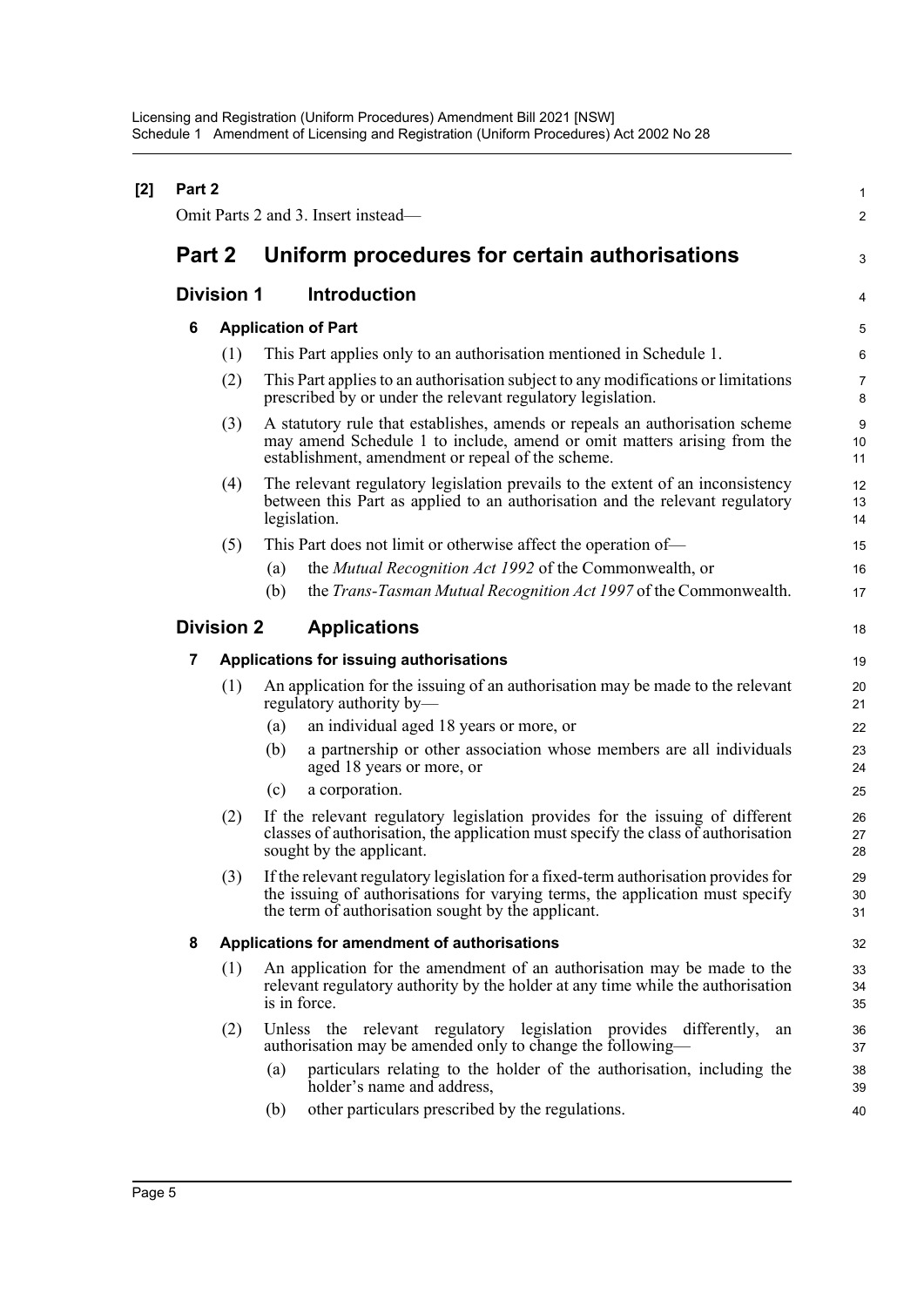### **9 Applications for transfer of authorisations**

| (1) | This section applies to an authorisation that may be transferred under the<br>relevant regulatory legislation.                                                                                                    |
|-----|-------------------------------------------------------------------------------------------------------------------------------------------------------------------------------------------------------------------|
| (2) | An application for the transfer of an authorisation may be made to the relevant<br>regulatory authority by the holder, together with the proposed transferee, at<br>any time while the authorisation is in force. |

- (3) The proposed transferee may be—
	- (a) an individual aged 18 years or more, or
	- (b) a partnership or other association whose members are all individuals aged 18 years or more, or
	- (c) a corporation.

#### **10 Applications for renewal of authorisations**

- (1) An application for the renewal of a fixed-term authorisation may be made to the relevant regulatory authority by the holder at any time within 12 weeks before the authorisation expires.
- (2) If the relevant regulatory legislation provides for the issuing of authorisations for varying terms, the application must specify the term of authorisation sought by the applicant.

#### **11 Applications for restoration of authorisations**

- (1) An application for the restoration of an authorisation may be made to the relevant regulatory authority by the holder at any time after the authorisation expires or is cancelled.
- (2) If the relevant regulatory legislation for a fixed-term authorisation provides for the issuing of authorisations for different terms, the application must specify the term of authorisation sought by the applicant.

#### **12 Applications for replacement of authorisations**

An application for the replacement of an authorisation document may be made to the relevant regulatory authority by the holder if the authorisation document is lost, damaged or destroyed.

#### **13 Procedure for making applications**

- (1) An application may be made in a non-electronic way or an electronic way.
- (2) An application in relation to a partnership or other association may be made on its behalf by an authorised member or employee.
- (3) An application in relation to a corporation may be made on its behalf by a director or a duly authorised employee.
- (4) An application made in a non-electronic way—
	- (a) must contain the information, if any, required by the relevant application form or as otherwise required by or under the relevant regulatory legislation, and
	- (b) must be signed, if provided in writing—
		- (i) by the applicant, and (ii) for an application for the transfer of an authorisation—by the proposed transferee, and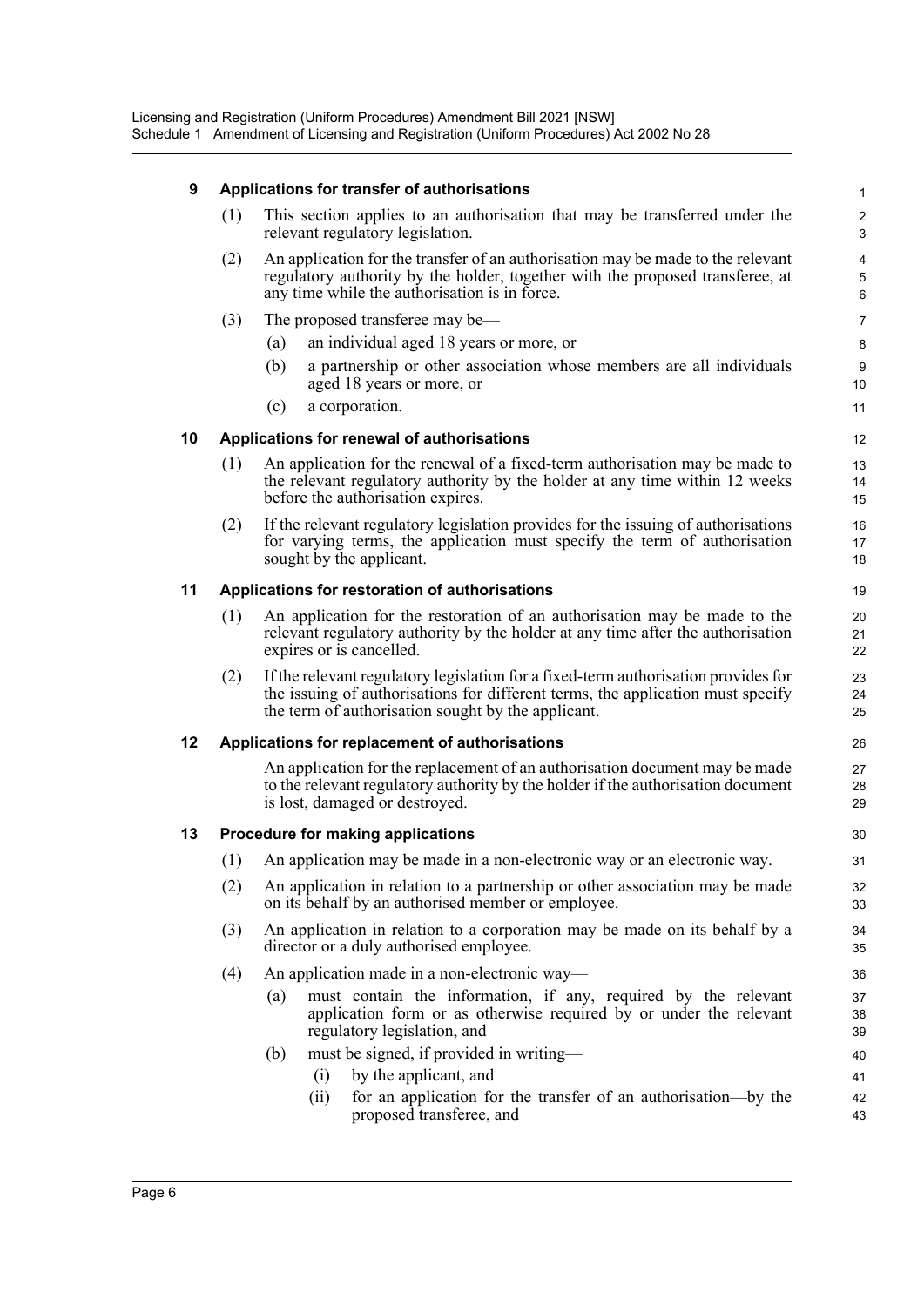|    |                   | (c)               | must be lodged with, or sent or provided to, the relevant regulatory<br>authority in the way required by the relevant regulatory authority.                                                                                          | $\mathbf{1}$<br>$\overline{2}$              |
|----|-------------------|-------------------|--------------------------------------------------------------------------------------------------------------------------------------------------------------------------------------------------------------------------------------|---------------------------------------------|
|    | (5)               |                   | An application made in an electronic way—                                                                                                                                                                                            | 3                                           |
|    |                   | (a)               | must contain the information, if any, required by the relevant<br>application form or as otherwise required by or under the relevant<br>regulatory legislation, and                                                                  | $\overline{\mathbf{4}}$<br>$\mathbf 5$<br>6 |
|    |                   | (b)               | must be authenticated, as required by the relevant regulatory<br>authority-                                                                                                                                                          | 7<br>$\bf 8$                                |
|    |                   |                   | (i)<br>by the applicant, and                                                                                                                                                                                                         | $\boldsymbol{9}$                            |
|    |                   |                   | for an application for the transfer of an authorisation—by the<br>(ii)<br>proposed transferee, and                                                                                                                                   | 10<br>11                                    |
|    |                   | (c)               | must be lodged with the relevant regulatory authority in accordance<br>with the authority's information technology requirements for the receipt<br>of electronic communications.                                                     | 12<br>13<br>14                              |
|    | (6)               |                   | A single application may be made to the same regulatory authority in relation<br>to more than 1 authorisation.                                                                                                                       | 15<br>16                                    |
| 14 |                   |                   | <b>Amendment of applications</b>                                                                                                                                                                                                     | 17                                          |
|    |                   |                   | An applicant may amend an application before it is determined—                                                                                                                                                                       | 18                                          |
|    |                   | (a)               | to alter an option selected concerning the authorisation sought,<br>including about the term of the authorisation, or                                                                                                                | 19<br>20                                    |
|    |                   | (b)               | to update personal details that have changed since the application was<br>made.                                                                                                                                                      | 21<br>22                                    |
|    |                   |                   |                                                                                                                                                                                                                                      |                                             |
|    | <b>Division 3</b> |                   | Determination of applications                                                                                                                                                                                                        | 23                                          |
| 15 |                   |                   | Provision of further information and supporting evidence                                                                                                                                                                             | 24                                          |
|    | (1)               |                   | The relevant regulatory authority may serve notice on an applicant requiring<br>the applicant to provide either or both of the following to enable it to deal with<br>the application—                                               | 25<br>26<br>27                              |
|    |                   | $\left( a\right)$ | information additional to the original information contained in the<br>application,                                                                                                                                                  | 28<br>29                                    |
|    |                   | (b)               | documentary or other evidence, for example a photograph of the<br>applicant, in support of the original or additional information.                                                                                                   | 30<br>31                                    |
|    |                   |                   | Note- Part 4A makes special provision for photographic identification for some<br>authorisations.                                                                                                                                    | 32<br>33                                    |
|    | (2)               |                   | Without limiting subsection (1), the relevant regulatory authority may require<br>an applicant to provide-                                                                                                                           | 34<br>35                                    |
|    |                   | (a)               | details of offences for which the applicant has been convicted or found<br>guilty in this State or another place, together with details of penalties<br>imposed for the offences, and                                                | 36<br>37<br>38                              |
|    |                   | (b)               | details of criminal proceedings pending against the applicant in this<br>State or another place.                                                                                                                                     | 39<br>40                                    |
|    | (3)               |                   | If the applicant fails to comply with the requirements of a notice under this<br>section within 14 days after the notice is served, the relevant regulatory<br>authority may refuse the application without dealing with it further. | 41<br>42<br>43                              |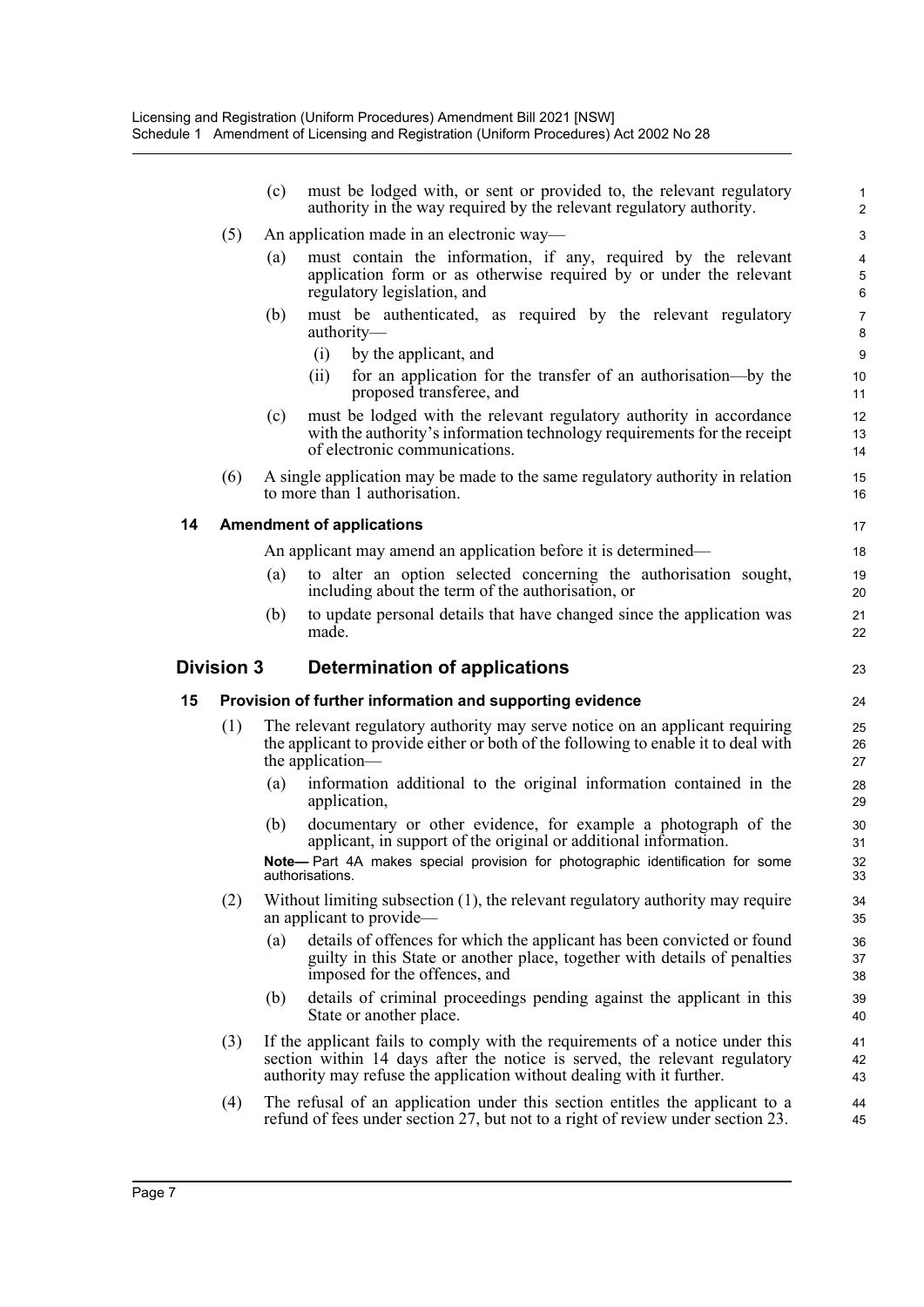### **16 Withdrawal of applications**

| 16 |     |     |      | Withdrawal of applications                                                                                                                                                                                                                       | 1                               |
|----|-----|-----|------|--------------------------------------------------------------------------------------------------------------------------------------------------------------------------------------------------------------------------------------------------|---------------------------------|
|    | (1) |     |      | An applicant may withdraw an application at any time before an authorisation<br>document is issued.                                                                                                                                              | $\boldsymbol{2}$<br>$\mathsf 3$ |
|    | (2) |     |      | The withdrawal of an application under this section entitles the applicant to a<br>refund of fees under section 27.                                                                                                                              | $\overline{4}$<br>5             |
| 17 |     |     |      | Period within which applications to be dealt with                                                                                                                                                                                                | 6                               |
|    | (1) |     |      | For the purpose of enabling an applicant to exercise any rights of appeal or<br>review, the relevant regulatory authority is taken to have made a decision to<br>refuse the application if it has failed to determine the application within—    | $\overline{7}$<br>8<br>9        |
|    |     | (a) |      | 28 days after the application is made, or                                                                                                                                                                                                        | 10                              |
|    |     | (b) |      | a longer period agreed to by both the applicant and the authority.                                                                                                                                                                               | 11                              |
|    | (2) |     |      | The relevant regulatory authority's failure to determine an application within<br>a period mentioned in subsection (1) does not prevent the authority from<br>continuing to deal with the application after the period has expired.              | 12<br>13<br>14                  |
|    | (3) |     |      | In calculating a period mentioned in subsection $(1)$ , the following periods are<br>to be excluded—                                                                                                                                             | 15<br>16                        |
|    |     | (a) |      | the period between—                                                                                                                                                                                                                              | 17                              |
|    |     |     | (i)  | the date on which a request for further information or supporting<br>evidence is made under section 15, and                                                                                                                                      | 18<br>19                        |
|    |     |     | (11) | the date on which the further information or supporting evidence<br>is provided,                                                                                                                                                                 | 20<br>21                        |
|    |     | (b) |      | for applications that are required to be advertised under the relevant<br>regulatory legislation—the period between—                                                                                                                             | 22<br>23                        |
|    |     |     | (i)  | the date on which a notice is published about the application, and                                                                                                                                                                               | 24                              |
|    |     |     | (i)  | the date fixed by the notice as the date by which submissions<br>about the application must be lodged,                                                                                                                                           | 25<br>26                        |
|    |     | (c) |      | for applications that the relevant regulatory authority is required to refer<br>to some other person or body for consideration, whether under the<br>relevant regulatory legislation or otherwise—the period, not exceeding<br>14 days, between- | 27<br>28<br>29<br>30            |
|    |     |     | (i)  | the date on which the authority refers the application to the other<br>person or body, and                                                                                                                                                       | 31<br>32                        |
|    |     |     | (i)  | the date on which the authority receives a response to the<br>reference from the other person or body,                                                                                                                                           | 33<br>34                        |
|    |     | (d) |      | for an application in relation to a person whom the relevant regulatory<br>authority has referred for assessment, whether or not to some other<br>person or body, in connection with the determination of the<br>application—the period between— | 35<br>36<br>37<br>38            |
|    |     |     | (i)  | the date on which the authority refers the applicant for<br>assessment, and                                                                                                                                                                      | 39<br>40                        |
|    |     |     | (11) | the date on which the authority obtains or receives the results of<br>the assessment,                                                                                                                                                            | 41<br>42                        |
|    |     | (e) |      | for an application about which the relevant regulatory authority is<br>required to consult another person or body under the relevant regulatory<br>legislation-the period between-                                                               | 43<br>44<br>45                  |
|    |     |     | (i)  | the date on which the consultation period begins, and                                                                                                                                                                                            | 46                              |
|    |     |     | (ii) | the date on which the consultation period ends.                                                                                                                                                                                                  | 47                              |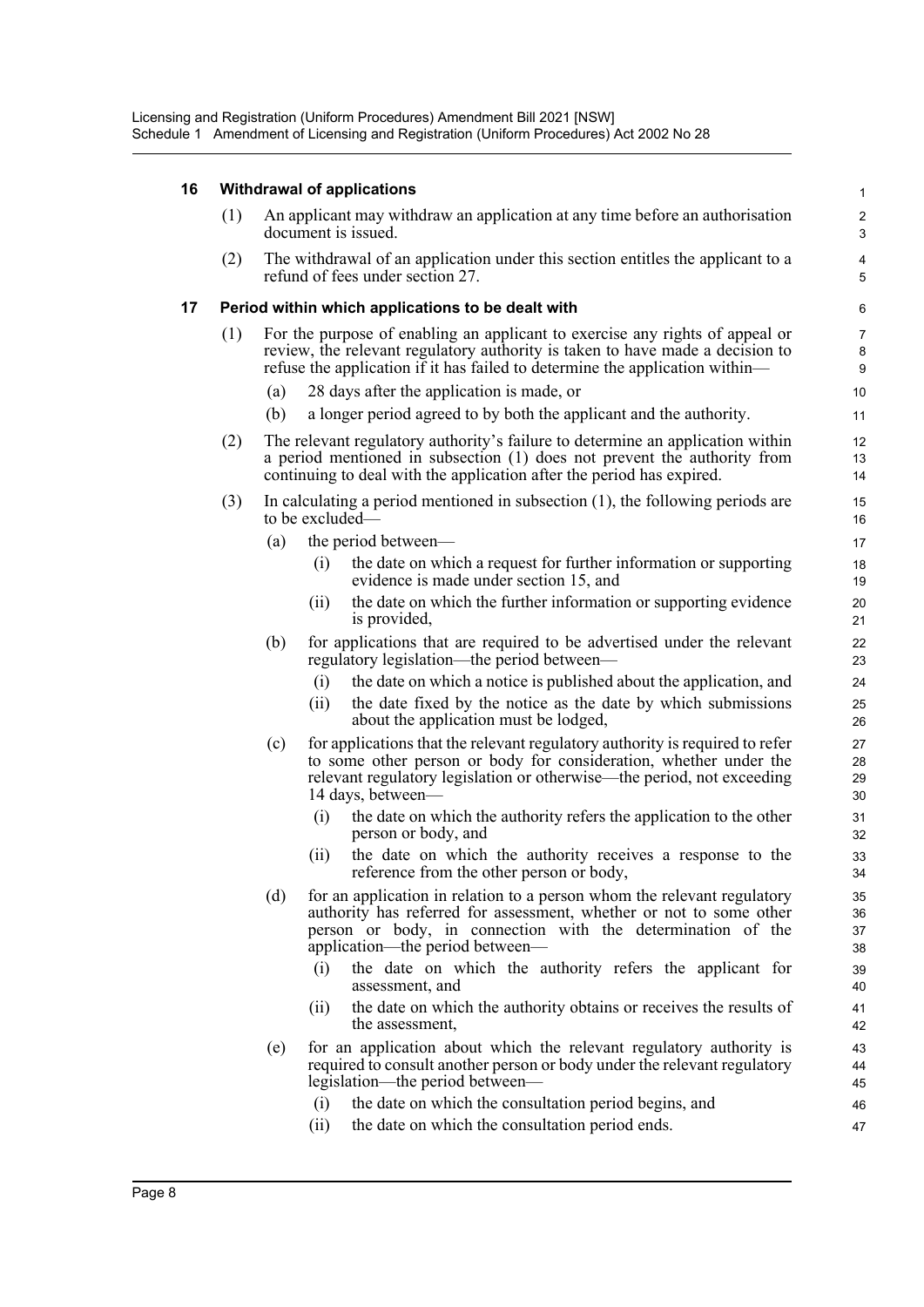#### **18 Decision on applications**

| (1) | The relevant regulatory authority may make either of the following decisions |
|-----|------------------------------------------------------------------------------|
|     | in relation to an application—                                               |

(a) a decision to grant the application, either unconditionally or subject to conditions as are authorised or required by the relevant regulatory legislation,

- (b) a decision to refuse the application.
- (2) Before making its decision in relation to an advertised application, the regulatory authority must have regard to submissions made in accordance with the relevant regulatory legislation.

#### **19 Notice of decision on applications**

- (1) The relevant regulatory authority must cause notice of its decision under section 18 on an application to be served within 14 days after the decision is made—
	- (a) on the applicant, and
	- (b) for an advertised application to which any objection has been made on each objector.
- (2) The notice of decision must include the following if the application is refused or the authorisation is granted subject to discretionary conditions that were not sought or agreed to by the applicant—
	- (a) a statement setting out the provisions of the relevant regulatory legislation on which the relevant regulatory authority relied for the decision,
	- (b) information about the rights of appeal or review concerning the decision, if any, of the applicant or objector, including the periods within which an appeal or review may be sought.

#### **20 Issue of authorisation documents generally**

- (1) The relevant regulatory authority that grants an application for an authorisation must issue to the applicant an authorisation document. **Note—** This section does not apply if section 21 applies.
- (2) The authorisation document must be issued—
	- (a) if the relevant regulatory legislation requires payment of any fee in connection with the authorisation before it is issued—on payment of the fee, or
	- (b) in other circumstances—when notice of the regulatory authority's decision is served on the applicant under section 19.
- (3) An authorisation document—
	- (a) must be in a form approved by the regulatory authority, and
	- (b) must include the following particulars—
		- (i) a unique identifier,
		- (ii) the name of the holder,
		- (iii) the kind of authorisation it is, whether by reference to the provision of the relevant regulatory legislation or otherwise,
		- (iv) the authority conferred by the authorisation and, for an authorisation that is subject to discretionary conditions, a statement to the effect that it is subject to conditions,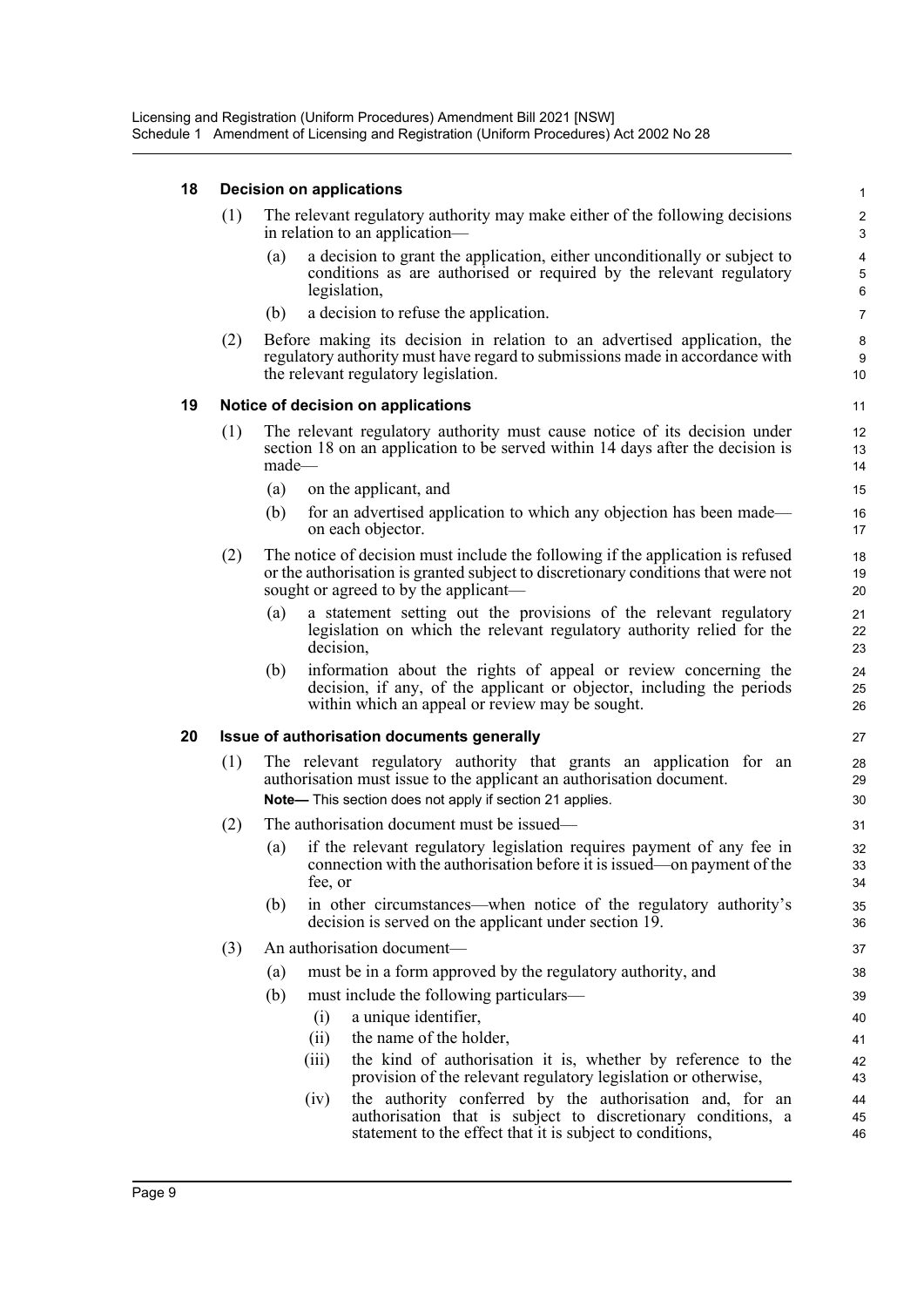|    |     |     | (v)         | the date on which the authorisation comes into force and, for a<br>fixed-term authorisation, the date on which the authorisation<br>expires, and                                                                              | $\mathbf{1}$<br>$\overline{c}$<br>3 |
|----|-----|-----|-------------|-------------------------------------------------------------------------------------------------------------------------------------------------------------------------------------------------------------------------------|-------------------------------------|
|    |     | (c) |             | may include other particulars the regulatory authority considers<br>appropriate to include in the authorisation document.                                                                                                     | $\overline{4}$<br>5                 |
|    | (4) |     | or symbols. | An authorisation document may indicate the kind of authorisation the holder<br>has, and the authority the authorisation confers, by reference to words, codes                                                                 | 6<br>7<br>8                         |
|    | (5) |     |             | A single authorisation document may contain 1 or more authorisations.                                                                                                                                                         | 9                                   |
| 21 |     |     |             | Issue of certificates of registration                                                                                                                                                                                         | 10                                  |
|    | (1) |     |             | This section applies instead of section 20 if the relevant regulatory legislation<br>for an authorisation involving registration provides for this section to apply<br>instead of section 20 in relation to the registration. | 11<br>12<br>13                      |
|    | (2) |     |             | A relevant regulatory authority that grants an application for registration—                                                                                                                                                  | 14                                  |
|    |     | (a) |             | must record the following particulars in the relevant register—                                                                                                                                                               | 15                                  |
|    |     |     | (i)         | the name of the registered person,                                                                                                                                                                                            | 16                                  |
|    |     |     | (ii)        | the kind of registration it is, whether by reference to the provision<br>of the relevant registration legislation or otherwise,                                                                                               | 17<br>18                            |
|    |     |     | (111)       | the authority conferred by registration and, in the case of<br>registration that is subject to discretionary conditions, a statement<br>to that effect,                                                                       | 19<br>20<br>21                      |
|    |     |     | (iv)        | the date on which registration comes into force and, in the case of<br>fixed-term registration, the date on which registration expires,<br>and                                                                                | 22<br>23<br>24                      |
|    |     | (b) |             | must record in the relevant register other particulars as the relevant<br>registration legislation requires to be recorded in the register, and                                                                               | 25<br>26                            |
|    |     | (c) |             | may include other particulars the regulatory authority considers<br>appropriate to include in the relevant register, and                                                                                                      | 27<br>28                            |
|    |     | (d) |             | must issue a certificate of registration to the applicant.                                                                                                                                                                    | 29                                  |
|    | (3) |     |             | The certificate of registration must be issued—                                                                                                                                                                               | 30                                  |
|    |     | (a) |             | if the relevant regulatory legislation requires payment of any fee in<br>connection with registration before the certificate is issued-on<br>payment of the fee, or                                                           | 31<br>32<br>33                      |
|    |     | (b) |             | otherwise—when notice of the decision is served on the applicant under<br>section 19.                                                                                                                                         | 34<br>35                            |
|    | (4) |     |             | A certificate of registration-                                                                                                                                                                                                | 36                                  |
|    |     | (a) |             | must be in a form approved by the relevant regulatory authority, and                                                                                                                                                          | 37                                  |
|    |     | (b) |             | must include the following particulars—                                                                                                                                                                                       | 38                                  |
|    |     |     | (i)         | a unique identifier,                                                                                                                                                                                                          | 39                                  |
|    |     |     | (ii)        | the particulars recorded in the register under subsection $(2)(a)$ ,<br>and                                                                                                                                                   | 40<br>41                            |
|    |     | (c) |             | may include other particulars the registration authority considers<br>appropriate to include in the certificate.                                                                                                              | 42<br>43                            |
|    | (5) |     |             | The registration authority may issue replacement certificates of registration<br>not only in response to an application by the registered person under Division                                                               | 44<br>45                            |
|    |     |     |             |                                                                                                                                                                                                                               |                                     |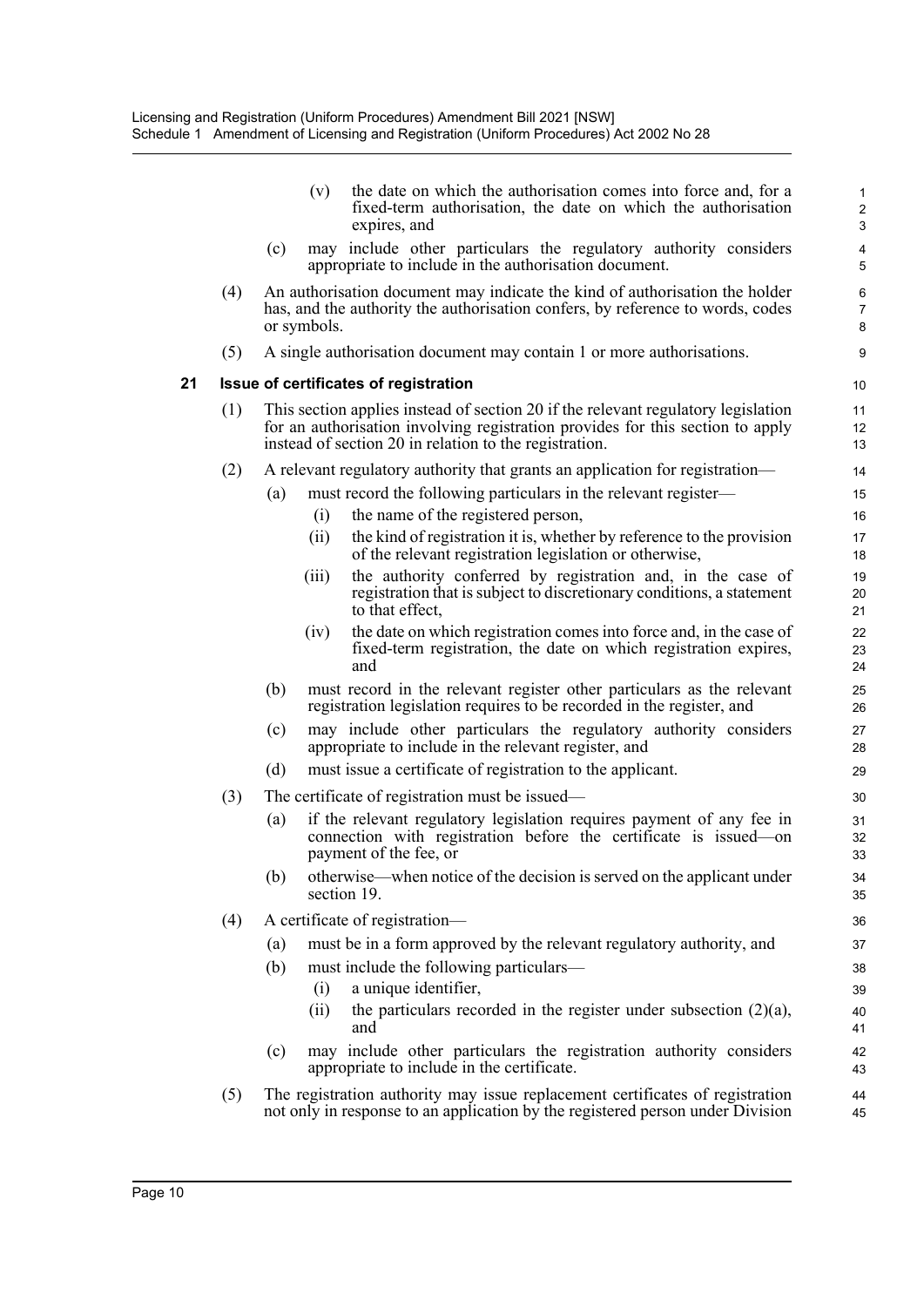2, but also when there is a change in the particulars recorded in the register under subsection (2)(a) in relation to the registered person.

1

|    |                            | under subsection $(2)(a)$ in relation to the registered person.                                                                                                                                                                                                                                                                                                               | 2                                                |  |  |  |
|----|----------------------------|-------------------------------------------------------------------------------------------------------------------------------------------------------------------------------------------------------------------------------------------------------------------------------------------------------------------------------------------------------------------------------|--------------------------------------------------|--|--|--|
|    | (6)                        | A certificate of registration may indicate the kind of registration it refers to,<br>and the authority conferred by registration, by reference to words, codes or<br>symbols prescribed for that purpose by the relevant registration legislation.                                                                                                                            | $\ensuremath{\mathsf{3}}$<br>$\overline{4}$<br>5 |  |  |  |
|    | (7)                        | A single authorisation document may contain 1 or more certificates of<br>registration together with 1 or more other authorisations.                                                                                                                                                                                                                                           | 6<br>7                                           |  |  |  |
| 22 |                            | <b>Duration of authorisation</b>                                                                                                                                                                                                                                                                                                                                              | 8                                                |  |  |  |
|    | (1)                        | Subject to subsection $(2)$ , an authorisation comes into force—                                                                                                                                                                                                                                                                                                              | 9                                                |  |  |  |
|    |                            | on the date on which the authorisation document is issued, or<br>(a)                                                                                                                                                                                                                                                                                                          | 10                                               |  |  |  |
|    |                            | (b)<br>on another date, whether earlier or later, specified in the authorisation<br>document.                                                                                                                                                                                                                                                                                 | 11<br>12                                         |  |  |  |
|    | (2)                        | A renewed, but not a restored, authorisation comes into force, or is taken to<br>have come into force, on the date following the expiry date of the authorisation<br>it renews.                                                                                                                                                                                               | 13<br>14<br>15                                   |  |  |  |
|    | (3)                        | An authorisation that comes into force before the date on which the<br>authorisation document is issued has effect in relation to the period before the<br>date for the purposes only of this Act and the relevant regulatory legislation.                                                                                                                                    | 16<br>17<br>18                                   |  |  |  |
|    | (4)                        | Unless sooner cancelled, a fixed-term authorisation remains in force for the<br>period, if any, specified in the authorisation document.                                                                                                                                                                                                                                      | 19<br>20                                         |  |  |  |
|    | (5)                        | If an application for renewal of an authorisation is made before the date on<br>which the authorisation would otherwise expire, the authorisation remains in<br>force, for the purposes only of this Act and the relevant regulatory legislation,<br>until the date on which the applicant is notified of the relevant regulatory<br>authority's decision on the application. | 21<br>22<br>23<br>24<br>25                       |  |  |  |
|    | (6)                        | Subsection (5) does not affect any requirements, for example requirements<br>about insurance, that must be complied with by a holder under the relevant<br>regulatory legislation.                                                                                                                                                                                            | 26<br>27<br>28                                   |  |  |  |
|    | (7)                        | Without limiting other circumstances in which an authorisation may be<br>cancelled, an authorisation is taken to be cancelled for the purposes of this<br>section if the holder surrenders the authorisation document to the relevant<br>regulatory authority together with a notice to the effect that the holder intends<br>for the authorisation to be cancelled.          | 29<br>30<br>31<br>32<br>33                       |  |  |  |
|    | (8)                        | Subject to subsection $(7)$ , nothing in this section authorises the suspension or<br>cancellation of an authorisation.                                                                                                                                                                                                                                                       | 34<br>35                                         |  |  |  |
| 23 | <b>Review of decisions</b> |                                                                                                                                                                                                                                                                                                                                                                               |                                                  |  |  |  |
|    | (1)                        | An applicant who is aggrieved by the relevant regulatory authority's decision<br>to refuse the application, or to grant the application subject to discretionary<br>conditions, may apply for a review of the decision—                                                                                                                                                       | 37<br>38<br>39                                   |  |  |  |
|    |                            | if the relevant regulatory legislation provides the applicant with a right<br>(a)<br>of appeal or review—in accordance with the right provided, or                                                                                                                                                                                                                            | 40<br>41                                         |  |  |  |
|    |                            | if the relevant regulatory legislation does not provide the applicant with<br>(b)<br>a right of appeal or review—to the Civil and Administrative Tribunal<br>for an administrative review under the Administrative Decisions Review<br>Act 1997.                                                                                                                              | 42<br>43<br>44<br>45                             |  |  |  |
|    | (2)                        | An objector who is aggrieved by the relevant regulatory authority's decision<br>to grant an advertised application, either generally or because the authority has                                                                                                                                                                                                             | 46<br>47                                         |  |  |  |

**23**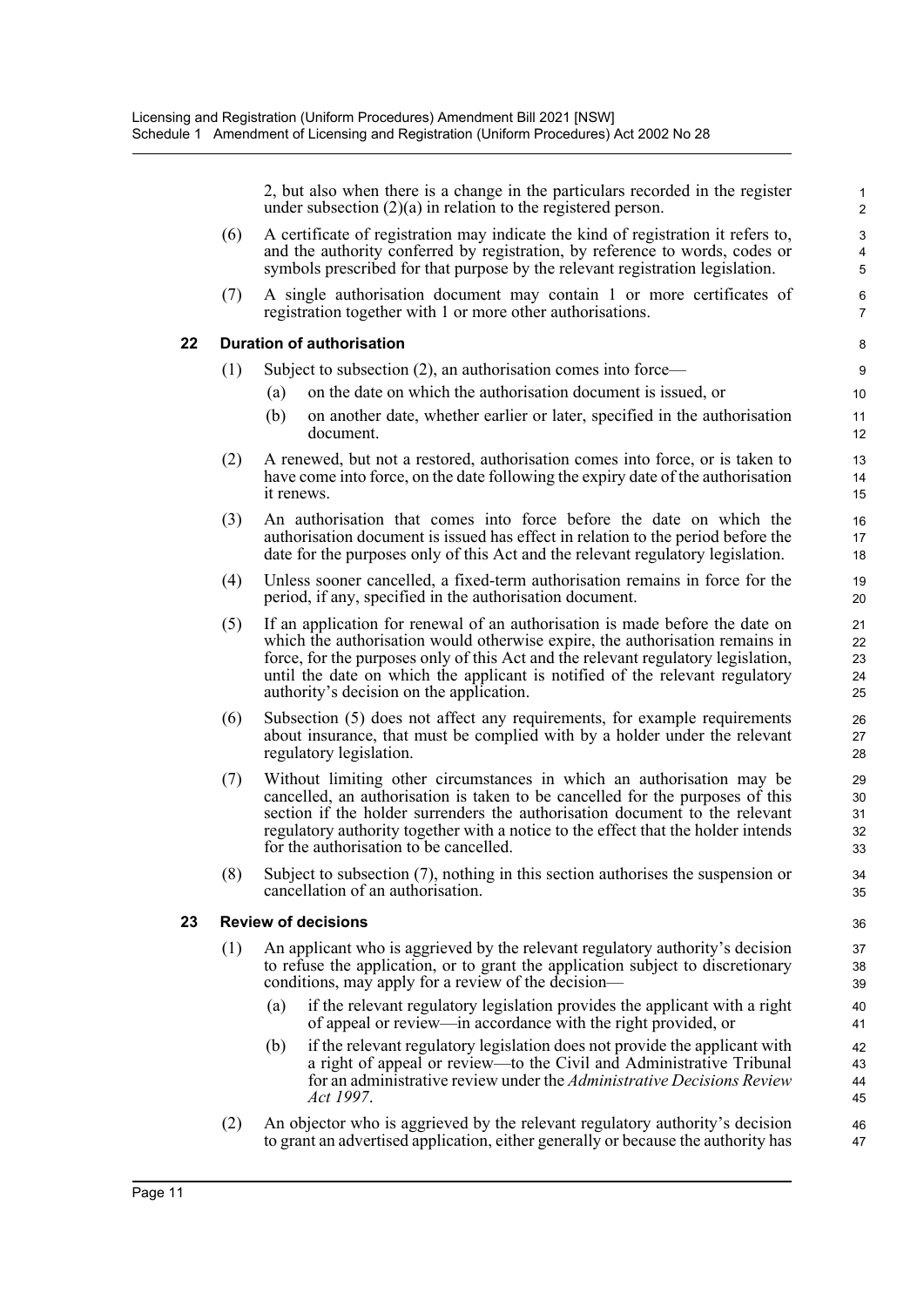failed to impose particular discretionary conditions, may apply for a review of the decision—

- (a) if the relevant regulatory legislation provides the objector with a right of appeal or review—in accordance with the right provided, or
- (b) if the relevant regulatory legislation does not provide the objector with a right of appeal or review—to the Civil and Administrative Tribunal for an administrative review under the *Administrative Decisions Review Act 1997*.
- (3) If the relevant regulatory legislation mentioned in subsection  $(1)(a)$  or  $(2)(a)$ provides the applicant or objector with a right of appeal or review of the decision, the right may be exercised only if—
	- (a) the applicant or objector has applied for an internal review of the decision and the internal review has been finalised or taken to be finalised, or
	- (b) the decision is exempted from the requirement for an internal review.

**Note—** The *Administrative Decisions Review Act 1997* provides for internal reviews for decisions that are administratively reviewable by the Civil and Administrative Tribunal.

- (4) The regulations may provide for the following in relation to internal reviews of decisions mentioned in subsection (3)—
	- (a) the making of applications for internal reviews, including periods within which applications must be made and fees for internal reviews,
	- (b) the conduct of internal reviews,
	- (c) the circumstances in which an internal review is finalised or taken to be finalised,
	- (d) exempting decisions from the requirement for internal reviews.

#### **Division 4 Disciplinary action**

**Note—** This Division does not have effect in relation to relevant regulatory legislation that provides for it not to have effect in relation to authorisations under the legislation.

#### **24 Show cause notice required before disciplinary action**

- (1) The relevant regulatory authority must not take disciplinary action against the holder of an authorisation unless it first serves a show cause notice on the holder of the authorisation.
- (2) A show cause notice is not required for a suspension of an authorisation if the relevant regulatory legislation allows or requires the suspension until it is decided whether to take disciplinary action.
- (3) A show cause notice must—
	- (a) specify the allegations the relevant regulatory authority considers support taking the proposed disciplinary action, and
	- (b) allow the holder at least 14 days after the service of the notice to show cause why the proposed disciplinary action should not be taken, and
	- (c) include contact details for the holder to provide a response to the notice to the relevant regulatory authority, and
	- (d) if the authorisation is being suspended as mentioned in subsection  $(2)$  have a copy of the notice of suspension attached.
- (4) The relevant regulatory authority may allow a shorter period than the 14 days mentioned in subsection (3)(b) for proposed disciplinary action involving the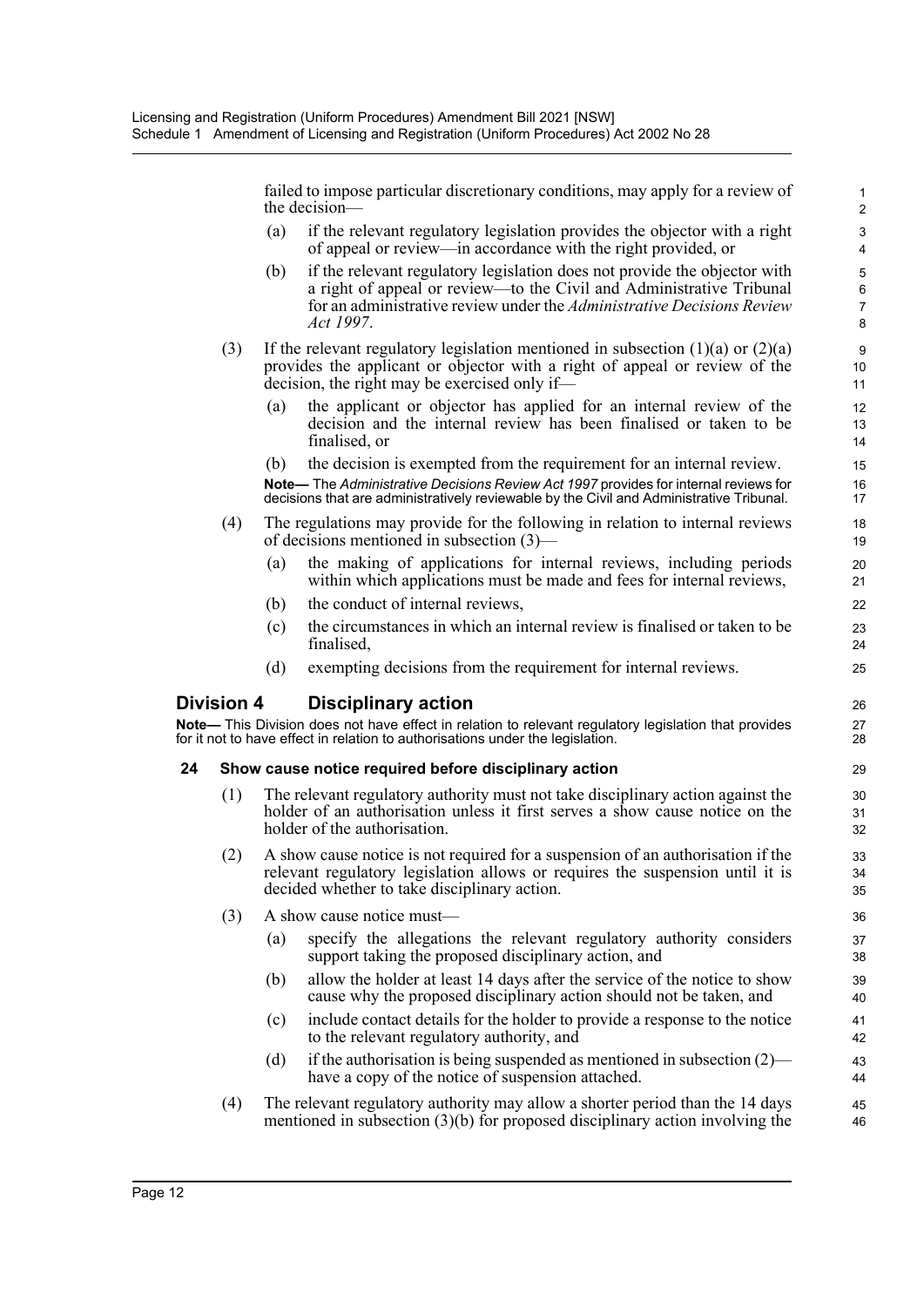suspension or cancellation of an authorisation other than a suspension mentioned in subsection (2) if— (a) the authority considers there is a significant risk or threat to the community or an individual if the authorisation continues in force, and (b) the shorter period still provides the holder of the authorisation with a reasonably practicable period to show cause. **25 Notice of disciplinary action** (1) If the relevant regulatory authority decides to take disciplinary action against the holder of an authorisation, it must cause a notice of the decision to be served on the holder within 14 days after it decides to take the action. (2) The notice of decision must include the following— (a) a statement setting out the provisions of the relevant regulatory legislation on which the relevant regulatory authority is proposing to rely for the disciplinary action, (b) information about the rights of appeal or review concerning the decision, if any, of the holder, including the periods within which an appeal or review may be sought. **Division 5 Fees 26 Application fees** An applicant must provide, as required by the relevant regulatory authority, for the payment of fees payable under the relevant regulatory legislation for the application. **27 Refund of certain fees** Fees paid in connection with an application that is refused, other than a processing fee, are to be refunded to the applicant. **28 Periodic administration fees for continuing authorisations** It is a condition of a continuing authorisation that the holder must, within 14 days after each anniversary of the date on which the authorisation document was issued, pay to the relevant regulatory authority an authorisation administration fee of an amount prescribed by or under the relevant regulatory legislation. **29 Fees** (1) This section applies to fees payable in connection with an authorisation or an application for an authorisation, including for an internal review of a decision made in connection with an application. 1 2 3 4 5 6 7 8 9 10 11 12 13 14 15 16 17 18 19  $20$ 21 22 23 24 25 26 27 28 29 30 31 32 33 34 35

- (2) The relevant regulatory authority may waive, reduce, postpone or refund a fee if satisfied it is appropriate because—
	- (a) the person who paid, or is liable to pay, the fee is suffering financial hardship, or

- (b) special circumstances exist.
- (3) Without limiting subsection (2), the relevant regulatory authority may refund a fee, or an overpayment of a fee, if satisfied the fee or overpayment was in error.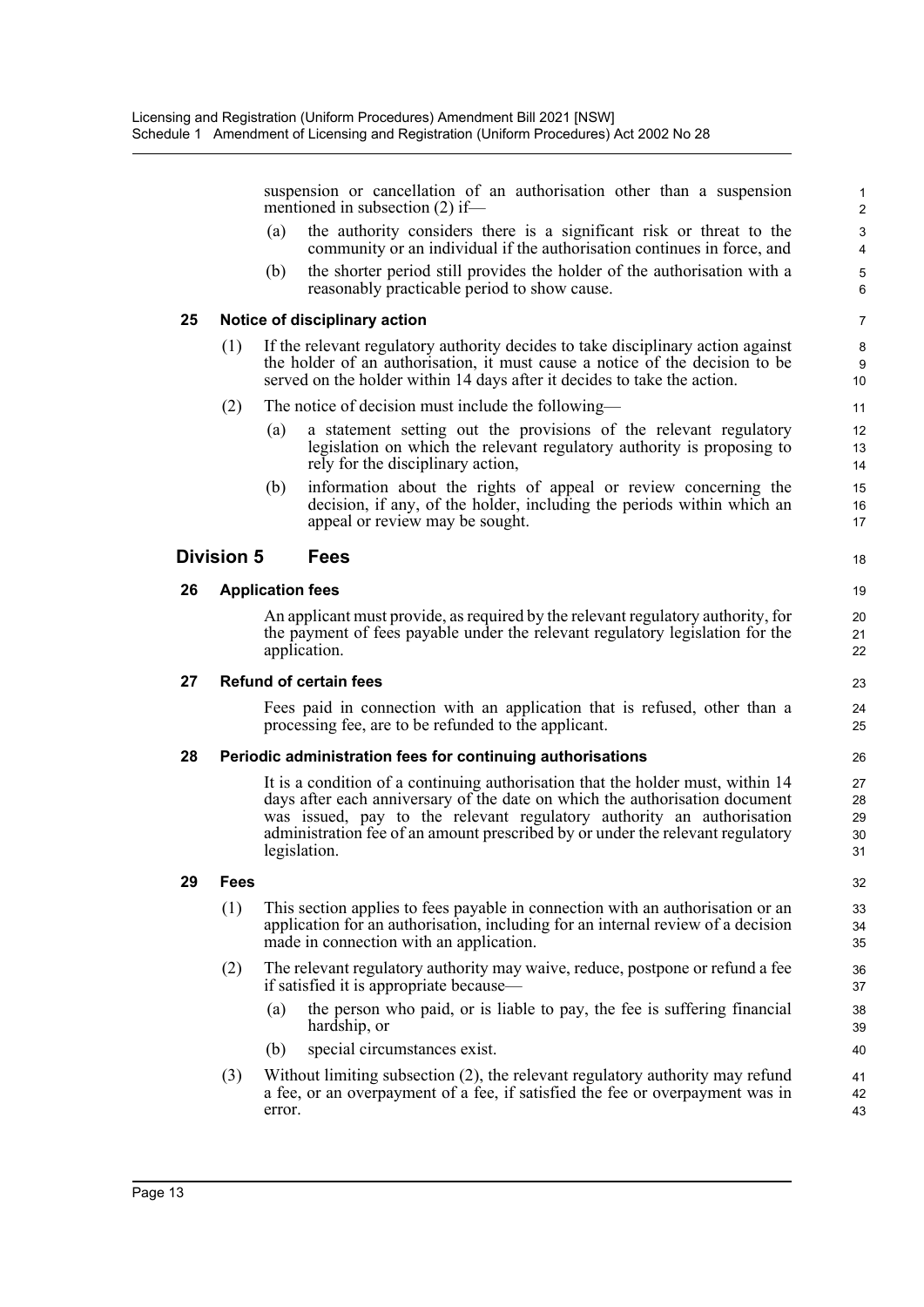|    | (4)               |         | Fees may be recovered by the relevant regulatory authority as a debt in any<br>court of competent jurisdiction.                                                                                                                                                                                                                                                                  | 1<br>$\overline{c}$     |
|----|-------------------|---------|----------------------------------------------------------------------------------------------------------------------------------------------------------------------------------------------------------------------------------------------------------------------------------------------------------------------------------------------------------------------------------|-------------------------|
|    | <b>Division 6</b> |         | <b>Administration of regulatory schemes</b>                                                                                                                                                                                                                                                                                                                                      | 3                       |
| 30 |                   |         | Restoration of authorisation cancelled in error without application                                                                                                                                                                                                                                                                                                              | 4                       |
|    | (1)               |         | The relevant regulatory authority may, on its own initiative, restore an<br>authorisation it considers was cancelled in error.                                                                                                                                                                                                                                                   | 5<br>6                  |
|    | (2)               |         | The relevant regulatory authority may impose the same conditions on an<br>authorisation it restores under this section to which the authorisation was<br>subject immediately before its cancellation, to the extent it remains<br>permissible under the relevant regulatory legislation.<br>Note-Section 18 enables the relevant regulatory authority to impose conditions if an | 7<br>8<br>9<br>10<br>11 |
|    | (3)               |         | application for a restoration of an authorisation is made.<br>This section does not limit the grounds on which an application for restoration<br>of an authorisation may be made under section 11.                                                                                                                                                                               | 12<br>13<br>14          |
| 31 |                   |         | Periodic updating of registered particulars                                                                                                                                                                                                                                                                                                                                      | 15                      |
|    | (1)               |         | It is a condition of an authorisation, whether fixed-term or continuing, that the<br>holder must notify the relevant regulatory authority, within 14 days after the<br>change, of a change occurring in the holder's name, address or other registered<br>particulars.                                                                                                           | 16<br>17<br>18<br>19    |
|    | (2)               |         | This section does not apply in relation to a person who is deemed to hold an<br>authorisation because of the operation of the <i>Mutual Recognition Act 1992</i> of<br>the Commonwealth, Part 3A.                                                                                                                                                                                | 20<br>21<br>22          |
| 32 |                   |         | <b>Evidentiary certificates</b>                                                                                                                                                                                                                                                                                                                                                  | 23                      |
|    | (1)               |         | This section applies to the certification of the following matters (a certifiable<br>$matter)$ —                                                                                                                                                                                                                                                                                 | 24<br>25                |
|    |                   | (a)     | a specified person was or was not a holder of a specified authorisation,<br>or of an authorisation of a specified kind, on a specified date or during<br>a specified period,                                                                                                                                                                                                     | 26<br>27<br>28          |
|    |                   | (b)     | a specified person's authorisation was or was not in specified terms on<br>a specified date or during a specified period,                                                                                                                                                                                                                                                        | 29<br>30                |
|    |                   | (c)     | a specified person's authorisation was or was not subject to specified<br>conditions on a specified date or during a specified period,                                                                                                                                                                                                                                           | 31<br>32                |
|    |                   | (d)     | a specified person's authorisation was or was not suspended or<br>cancelled on a specified date or during a specified period.                                                                                                                                                                                                                                                    | 33<br>34                |
|    | (2)               | stated. | A certificate issued by the relevant regulatory authority stating 1 or more<br>certifiable matters is admissible in legal proceedings as evidence of the matters                                                                                                                                                                                                                 | 35<br>36<br>37          |
| 33 |                   |         | Exercise of regulatory authority's functions                                                                                                                                                                                                                                                                                                                                     | 38                      |
|    |                   |         | A relevant regulatory authority's functions under this Part may be exercised<br>on its behalf—                                                                                                                                                                                                                                                                                   | 39<br>40                |
|    |                   | (a)     | by the principal officer of the regulatory authority, or                                                                                                                                                                                                                                                                                                                         | 41                      |
|    |                   | (b)     | by another person authorised by the regulatory authority.                                                                                                                                                                                                                                                                                                                        | 42                      |
| 34 |                   |         | <b>Application of Electronic Transactions Act 2000</b>                                                                                                                                                                                                                                                                                                                           | 43                      |
|    |                   |         | Subject to the provisions of the relevant regulatory legislation—                                                                                                                                                                                                                                                                                                                | 44                      |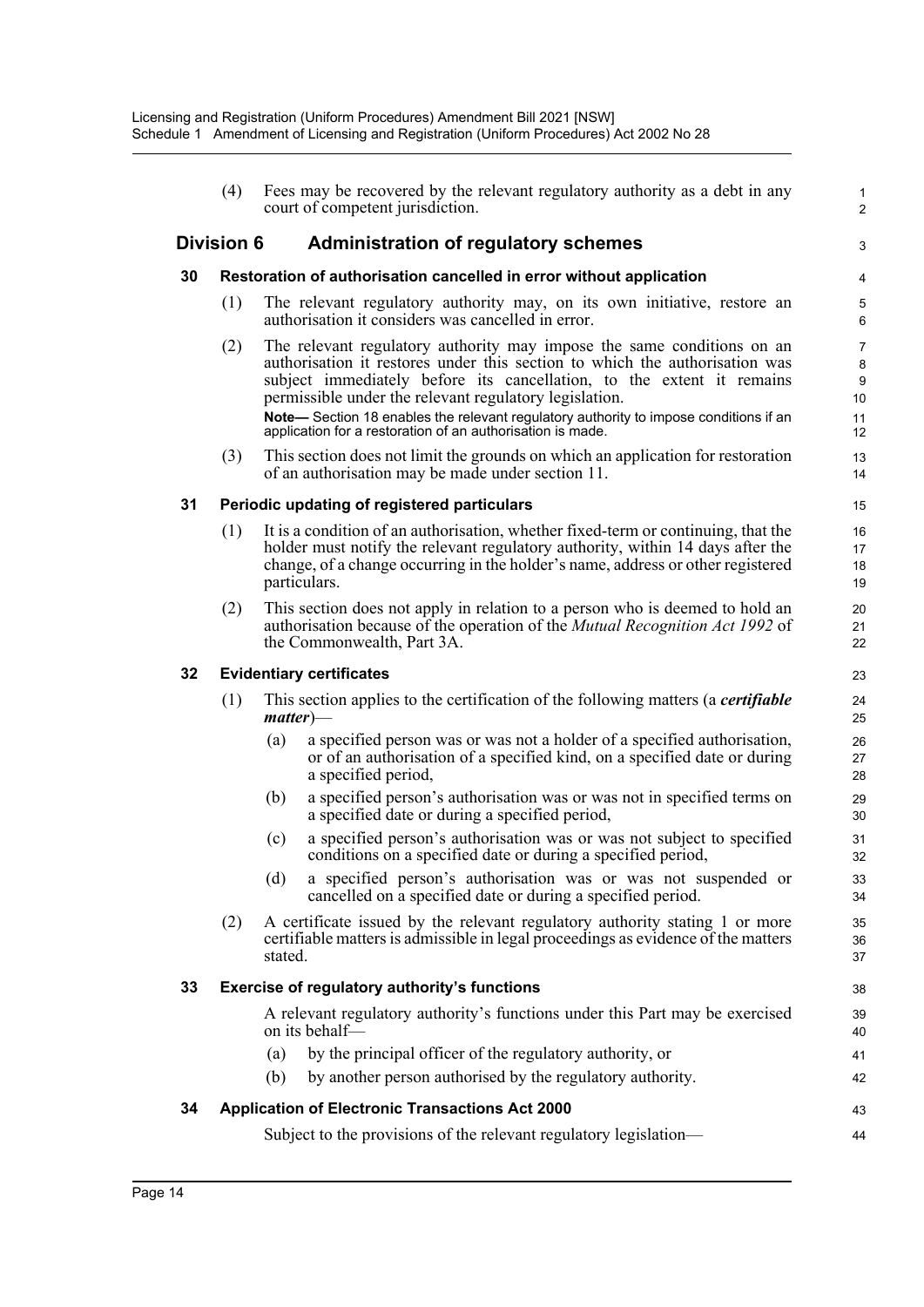|        | (a)                                    | any question as to the time and place of dispatch or receipt of an<br>electronic communication made for the purposes of this Part must be<br>decided in accordance with the Electronic Transactions Act 2000,<br>section 13, and                          | 1<br>$\overline{\mathbf{c}}$<br>3<br>4 |
|--------|----------------------------------------|-----------------------------------------------------------------------------------------------------------------------------------------------------------------------------------------------------------------------------------------------------------|----------------------------------------|
|        | (b)                                    | any question as to whether the purported originator of an electronic<br>communication made for the purposes of this Part is bound by the<br>communication is to be decided in accordance with the <i>Electronic</i><br>Transactions Act 2000, section 14. | 5<br>6<br>7<br>8                       |
| $[3]$  |                                        | Sections 80A, 80B (definitions of "information" and "relevant criminal<br>proceedings"), 80C(1)-(4), 80F(1) and (2), 80G, 80H(1), 80I(1), 80J and 80K                                                                                                     | 9<br>10                                |
|        |                                        | Omit "licensing authority", "a licence" and "the licence" wherever occurring.                                                                                                                                                                             | 11                                     |
|        |                                        | Insert instead "regulatory authority", "an authority" and "the authorisation", respectively.                                                                                                                                                              | 12                                     |
| [4]    | <b>Section 80B Definitions</b>         |                                                                                                                                                                                                                                                           | 13                                     |
|        |                                        | Omit the definitions of <i>issue</i> , <i>licence</i> and <i>licensing authority</i> .                                                                                                                                                                    | 14                                     |
| [5]    | Section 80C, heading                   |                                                                                                                                                                                                                                                           | 15                                     |
|        |                                        | Omit "licences". Insert "authorisations".                                                                                                                                                                                                                 | 16                                     |
| [6]    |                                        | Section 80E Functions for purposes of information-access arrangements                                                                                                                                                                                     | 17                                     |
|        |                                        | Omit "Licensing authorities" and "licensing authority" wherever occurring.                                                                                                                                                                                | 18                                     |
|        | respectively.                          | Insert instead "Relevant regulatory authorities" and "relevant regulatory authority",                                                                                                                                                                     | 19<br>20                               |
| $[7]$  | Section 80F, heading                   |                                                                                                                                                                                                                                                           | 21                                     |
|        |                                        | Omit "Licensing authorities". Insert instead "Relevant regulatory authorities".                                                                                                                                                                           | 22                                     |
| [8]    | Section 80F(2)(a)                      |                                                                                                                                                                                                                                                           | 23                                     |
|        |                                        | Omit "or certificate of registration".                                                                                                                                                                                                                    | 24                                     |
| [9]    | Part 4B, heading                       |                                                                                                                                                                                                                                                           | 25                                     |
|        |                                        | Omit "licences". Insert instead "authorisation documents".                                                                                                                                                                                                | 26                                     |
| [10]   | <b>Section 80L Application of Part</b> |                                                                                                                                                                                                                                                           | 27                                     |
|        |                                        | Omit "a licence" and "licensing legislation" wherever occurring.                                                                                                                                                                                          | 28                                     |
|        | respectively.                          | Insert instead "an authorisation document" and "relevant regulatory legislation",                                                                                                                                                                         | 29<br>30                               |
| $[11]$ | <b>Section 80M</b>                     |                                                                                                                                                                                                                                                           | 31                                     |
|        | Omit the section. Insert instead-      |                                                                                                                                                                                                                                                           | 32                                     |
|        | 80M<br><b>Definition</b>               |                                                                                                                                                                                                                                                           | 33                                     |
|        |                                        | In this Part-                                                                                                                                                                                                                                             | 34                                     |
|        |                                        | <i>issue an authorisation document</i> includes restore, renew or replace an<br>authorisation document.                                                                                                                                                   | 35<br>36                               |
| [12]   | Section 80N, heading                   |                                                                                                                                                                                                                                                           | 37                                     |
|        |                                        | Omit "Licences". Insert instead "Authorisation documents".                                                                                                                                                                                                | 38                                     |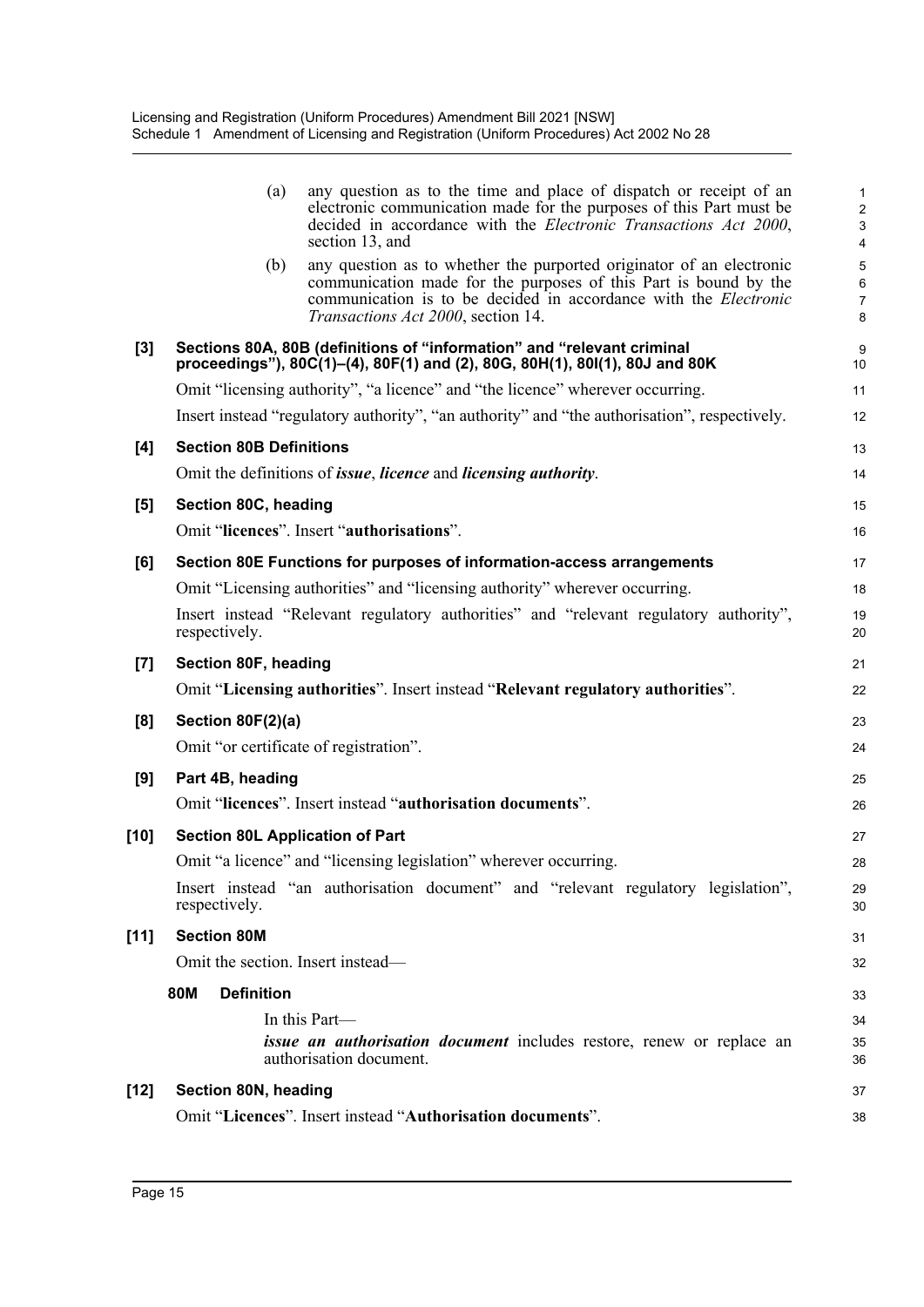Licensing and Registration (Uniform Procedures) Amendment Bill 2021 [NSW] Schedule 1 Amendment of Licensing and Registration (Uniform Procedures) Act 2002 No 28

| $[13]$ |                    | Section 80N(1) and (2)                                                                                                                                                                                                         | $\mathbf{1}$               |
|--------|--------------------|--------------------------------------------------------------------------------------------------------------------------------------------------------------------------------------------------------------------------------|----------------------------|
|        | occurring.         | Omit "licensing authority", "a licence", "the licence" and "licensing legislation" wherever                                                                                                                                    | $\sqrt{2}$<br>$\mathbf{3}$ |
|        |                    | Insert instead "relevant regulatory authority", "an authorisation document", "the<br>authorisation document" and "regulatory legislation", respectively.                                                                       | 4<br>5                     |
| $[14]$ |                    | Sections 80O and 80P, headings                                                                                                                                                                                                 | $\,6\,$                    |
|        |                    | Omit "licences" wherever occurring. Insert instead "authorisation documents".                                                                                                                                                  | $\overline{7}$             |
| $[15]$ |                    | Section 80O(1) and (2)                                                                                                                                                                                                         | 8                          |
|        |                    | Omit "a licence" and "the licence" wherever occurring.                                                                                                                                                                         | 9                          |
|        |                    | Insert instead "an authorisation" and "an authorisation document", respectively.                                                                                                                                               | 10                         |
| $[16]$ |                    | Section 80O(3), definition of "produce"                                                                                                                                                                                        | 11                         |
|        |                    | Omit "a licence". Insert instead "an authorisation document".                                                                                                                                                                  | 12                         |
| $[17]$ |                    | Section $80P(1)$ and $(2)$                                                                                                                                                                                                     | 13                         |
|        |                    | Omit "a licence" and "the holder of the licence" and "digital form of the licence".                                                                                                                                            | 14                         |
|        |                    | Insert instead "an authorisation document", "the holder of the authorisation" and "digital<br>form of the authorisation document", respectively.                                                                               | 15<br>16                   |
| $[18]$ | Section 80P(3)     |                                                                                                                                                                                                                                | 17                         |
|        |                    | Omit the subsection. Insert instead—                                                                                                                                                                                           | 18                         |
|        | (3)                | If a provision in this Act, or another Act or law, allows the holder of an<br>authorisation to cancel the authorisation by physically surrendering, lodging<br>or returning the authorisation document together with a notice- | 19<br>20<br>21             |
|        |                    | only the physical form of the authorisation document needs to be<br>(a)<br>surrendered, lodged or returned, or                                                                                                                 | 22<br>23                   |
|        |                    | if the holder of the authorisation only holds a digital form of the<br>(b)<br>authorisation document, only the notice needs to be submitted.                                                                                   | 24<br>25                   |
| $[19]$ | Section 80P(4)     |                                                                                                                                                                                                                                | 26                         |
|        |                    | Omit "a licence" wherever occurring. Insert instead "an authorisation document".                                                                                                                                               | 27                         |
| $[20]$ |                    | <b>Section 80Q Regulations</b>                                                                                                                                                                                                 | 28                         |
|        |                    | Omit "a licence" and "licences".                                                                                                                                                                                               | 29                         |
|        |                    | Insert instead "an authorisation document" and "authorisation documents", respectively.                                                                                                                                        | 30                         |
| $[21]$ | <b>Section 80R</b> |                                                                                                                                                                                                                                | 31                         |
|        |                    | Omit section 81. Insert instead in Part 5-                                                                                                                                                                                     | 32                         |
|        | 80R                | <b>Service of documents</b>                                                                                                                                                                                                    | 33                         |
|        | (1)                | A document that is authorised or required by this Act or the regulations to be                                                                                                                                                 | 34                         |
|        |                    | served on a person may be served by any of the following methods-                                                                                                                                                              | 35                         |
|        |                    | for an individual-<br>(a)<br>by delivering it personally to the individual, or<br>(i)                                                                                                                                          | 36<br>37                   |
|        |                    |                                                                                                                                                                                                                                |                            |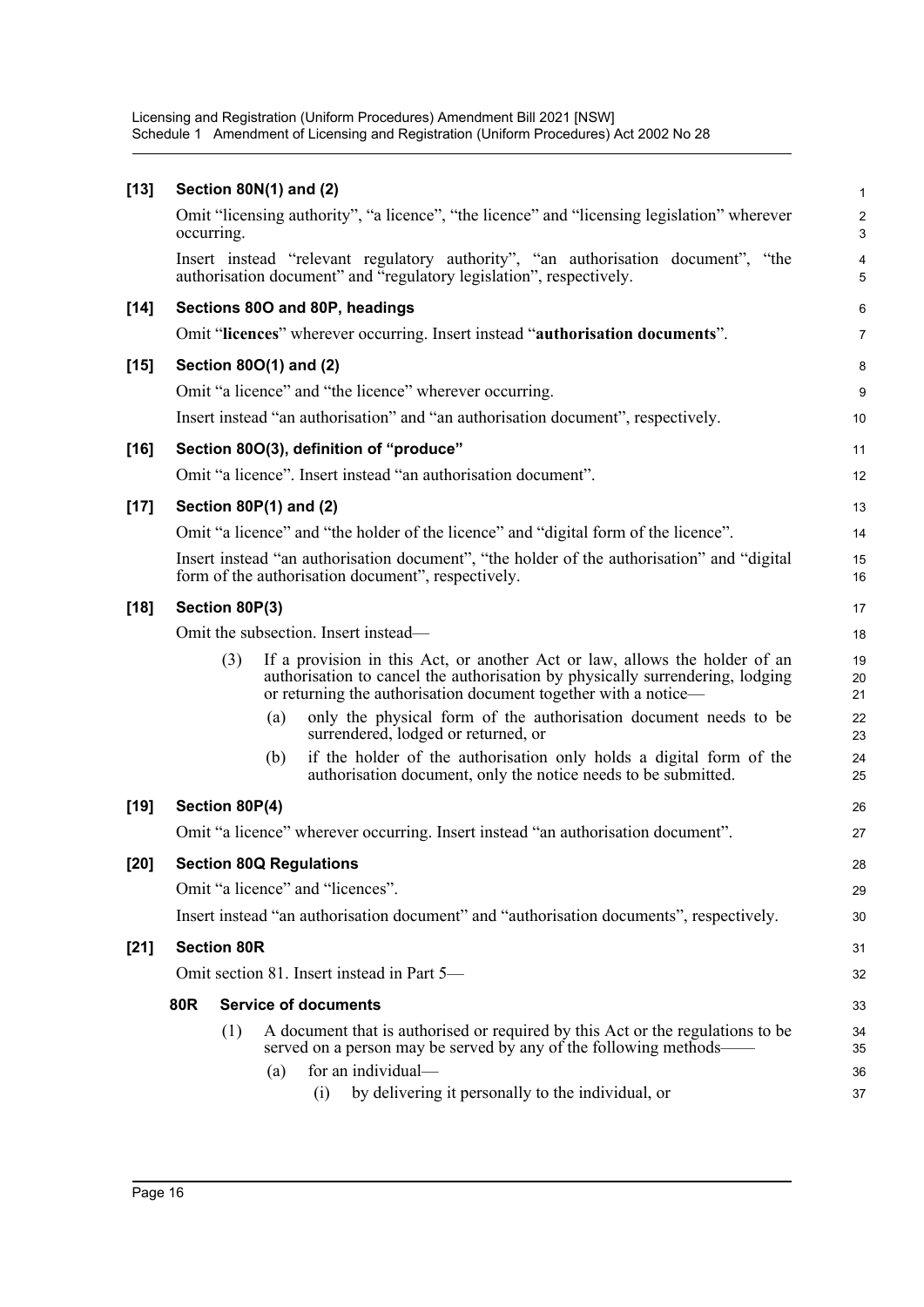| (ii) | by sending it by post, addressed to the individual at the address |
|------|-------------------------------------------------------------------|
|      | recorded in the register as the individual's residential address, |
|      | business address or address for service of notices, or            |

33

- (iii) by leaving it with a person apparently aged 16 years or more at the address recorded in the register as the individual's residential address or business address, or
- (iv) by sending it using electronic communication, addressed to the individual at the address recorded in the register as the individual's address for service of electronic communications, in accordance with the individual's information technology requirements about the receipt of electronic communications,
- (b) for a corporation—
	- (i) by delivering it personally to a person concerned in the corporation's management, or
	- (ii) by sending it by post, addressed to the corporation at the address recorded in the register as the corporation's business address or address for service of notices, or
	- (iii) by leaving it with a person apparently aged 16 years or more at the address recorded in the register as the corporation's business address, or
	- (iv) by sending it using electronic communication, addressed to the corporation at the address recorded in the register as the corporation's address for service of electronic communications, in accordance with the corporation's information technology requirements about the receipt of electronic communications.
- (2) For joint applicants for, or joint holders of, an authorisation, a document that is required under this Act to be served on an applicant or holder is taken to have been served on all of them when it is served on any 1 of them.
- (3) This section does not affect any other Act or law about the service of notices or other documents.

| $(4)$ In this section—       |    |
|------------------------------|----|
| serve includes give or send. | 32 |

## **[22] Schedule 1, heading**

|        | Omit "Licences". Insert instead "Authorisations".                             | 34 |
|--------|-------------------------------------------------------------------------------|----|
| $[23]$ | <b>Schedule 1</b>                                                             | 35 |
|        | Insert in alphabetical order of Acts—                                         | 36 |
|        | <b>Architects Act 2003</b>                                                    | 37 |
|        | section $22(1)(a)$ , full registration as architect                           | 38 |
|        | section $22(1)(b)$ , temporary registration as architect                      | 39 |
|        | <b>Surveying and Spatial Information Act 2002</b>                             | 40 |
|        | section $10(1)(a)$ , registration as a land surveyor                          | 41 |
|        | section $10(1)(b)$ , registration as a mining surveyor                        | 42 |
| [24]   | <b>Schedule 1</b>                                                             | 43 |
|        | Omit the matter relating to the Veterinary Practice Act 2003. Insert instead— | 44 |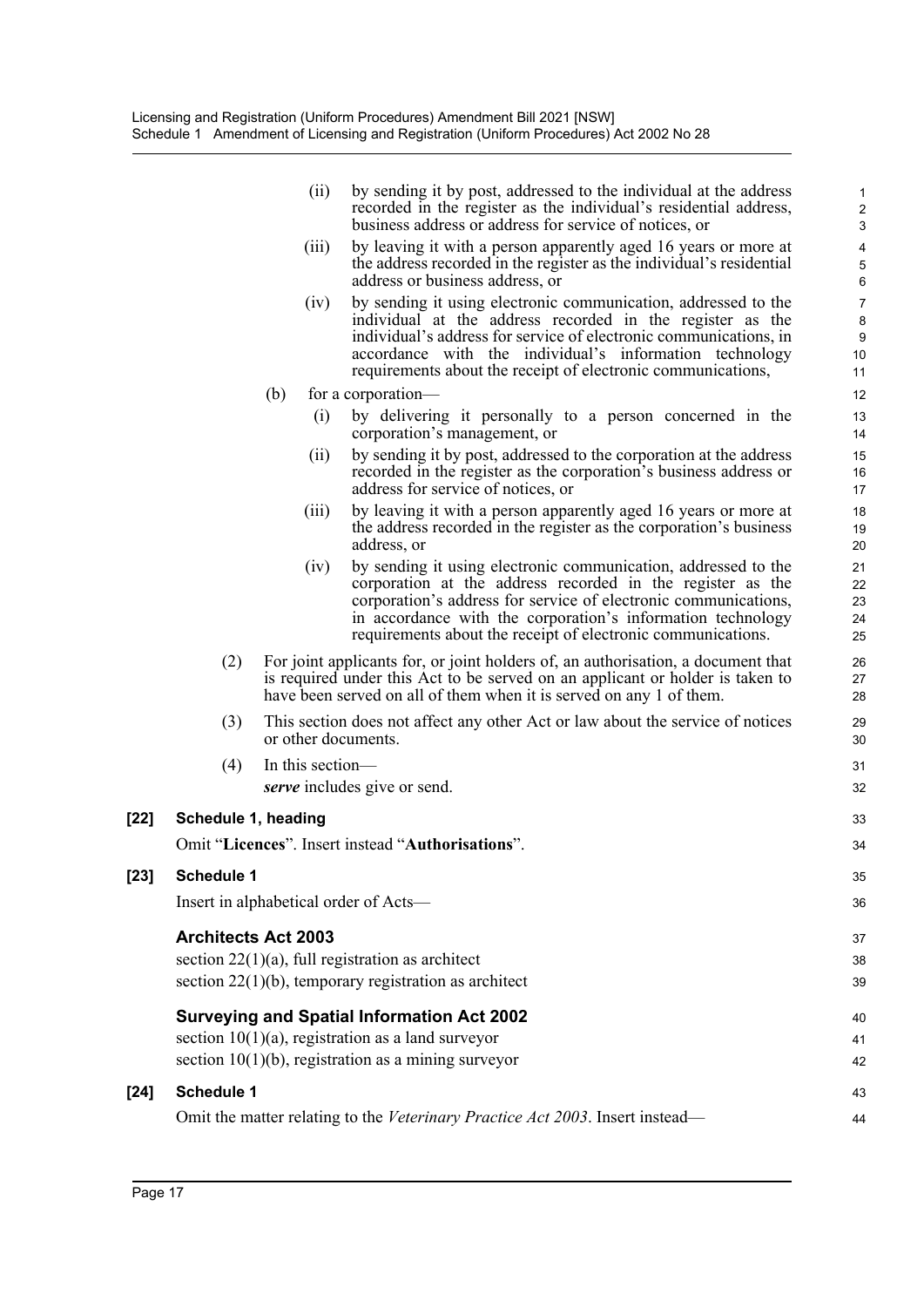|        |                    | <b>Veterinary Practice Act 2003</b><br>section $17(1)(a)$ , full registration as veterinary practitioner<br>section $17(1)(b)$ , honorary registration as veterinary practitioner<br>section $17(1)(c)$ , limited registration as veterinary practitioner<br>section $17(1)(d)$ , provisional registration as veterinary practitioner<br>section $17(1)(e)$ , specialist registration as veterinary practitioner<br>section 69(1), veterinary hospital licence | 1<br>$\overline{a}$<br>3<br>4<br>5<br>6<br>7 |
|--------|--------------------|----------------------------------------------------------------------------------------------------------------------------------------------------------------------------------------------------------------------------------------------------------------------------------------------------------------------------------------------------------------------------------------------------------------------------------------------------------------|----------------------------------------------|
| $[25]$ | Omit the Schedule. | Schedule 2 Registration to which Part 3 of Act applies                                                                                                                                                                                                                                                                                                                                                                                                         | 8<br>9                                       |
| $[26]$ |                    | Schedule 4 Amendment of other Acts and statutory rules                                                                                                                                                                                                                                                                                                                                                                                                         | 10                                           |
|        | Omit the Schedule. |                                                                                                                                                                                                                                                                                                                                                                                                                                                                | 11                                           |
| $[27]$ |                    | Schedule 5 Savings, transitional and other provisions                                                                                                                                                                                                                                                                                                                                                                                                          | 12                                           |
|        |                    | Insert before existing Part 1—                                                                                                                                                                                                                                                                                                                                                                                                                                 | 13                                           |
|        | Part 1             | General                                                                                                                                                                                                                                                                                                                                                                                                                                                        | 14                                           |
|        | 1A                 | <b>Regulations</b>                                                                                                                                                                                                                                                                                                                                                                                                                                             | 15                                           |
|        | (1)                | The regulations may contain provisions of a savings or transitional nature<br>consequent on the commencement of-                                                                                                                                                                                                                                                                                                                                               | 16<br>17                                     |
|        |                    | a provision of this Act, or<br>(a)                                                                                                                                                                                                                                                                                                                                                                                                                             | 18                                           |
|        |                    | a provision amending this Act.<br>(b)                                                                                                                                                                                                                                                                                                                                                                                                                          | 19                                           |
|        | (2)                | A savings or transitional provision consequent on the commencement of a<br>provision must not be made more than 2 years after the commencement.                                                                                                                                                                                                                                                                                                                | 20<br>21                                     |
|        | (3)                | A savings or transitional provision made consequent on the commencement of<br>a provision is repealed 2 years after the commencement.                                                                                                                                                                                                                                                                                                                          | 22<br>23                                     |
|        | (4)                | A savings or transitional provision made consequent on the commencement of<br>a provision may take effect before the commencement but not before—                                                                                                                                                                                                                                                                                                              | 24<br>25                                     |
|        |                    | for a provision of this Act—the date of assent to this Act, or<br>(a)                                                                                                                                                                                                                                                                                                                                                                                          | 26                                           |
|        |                    | for a provision amending this Act—the date of assent to the amending<br>(b)<br>Act.                                                                                                                                                                                                                                                                                                                                                                            | 27<br>28                                     |
|        | (5)                | A savings or transitional provision taking effect before its publication on the<br>NSW legislation website does not-                                                                                                                                                                                                                                                                                                                                           | 29<br>30                                     |
|        |                    | affect the rights of a person existing before the publication in a way<br>(a)<br>prejudicial to the person, or                                                                                                                                                                                                                                                                                                                                                 | 31<br>32                                     |
|        |                    | impose liabilities on a person for anything done or omitted to be done<br>(b)<br>before the publication.                                                                                                                                                                                                                                                                                                                                                       | 33<br>34                                     |
|        | (6)                | In this clause-                                                                                                                                                                                                                                                                                                                                                                                                                                                | 35                                           |
|        |                    | <b>person</b> does not include the State or an authority of the State.                                                                                                                                                                                                                                                                                                                                                                                         | 36                                           |
| $[28]$ | <b>Schedule 5</b>  |                                                                                                                                                                                                                                                                                                                                                                                                                                                                | 37                                           |
|        |                    | Renumber Part 1 Provisions consequent on enactment of this Act as Part 2.                                                                                                                                                                                                                                                                                                                                                                                      | 38                                           |
| $[29]$ | Schedule 5, Part 3 |                                                                                                                                                                                                                                                                                                                                                                                                                                                                | 39                                           |
|        |                    | Omit clause 8. Insert instead-                                                                                                                                                                                                                                                                                                                                                                                                                                 | 40                                           |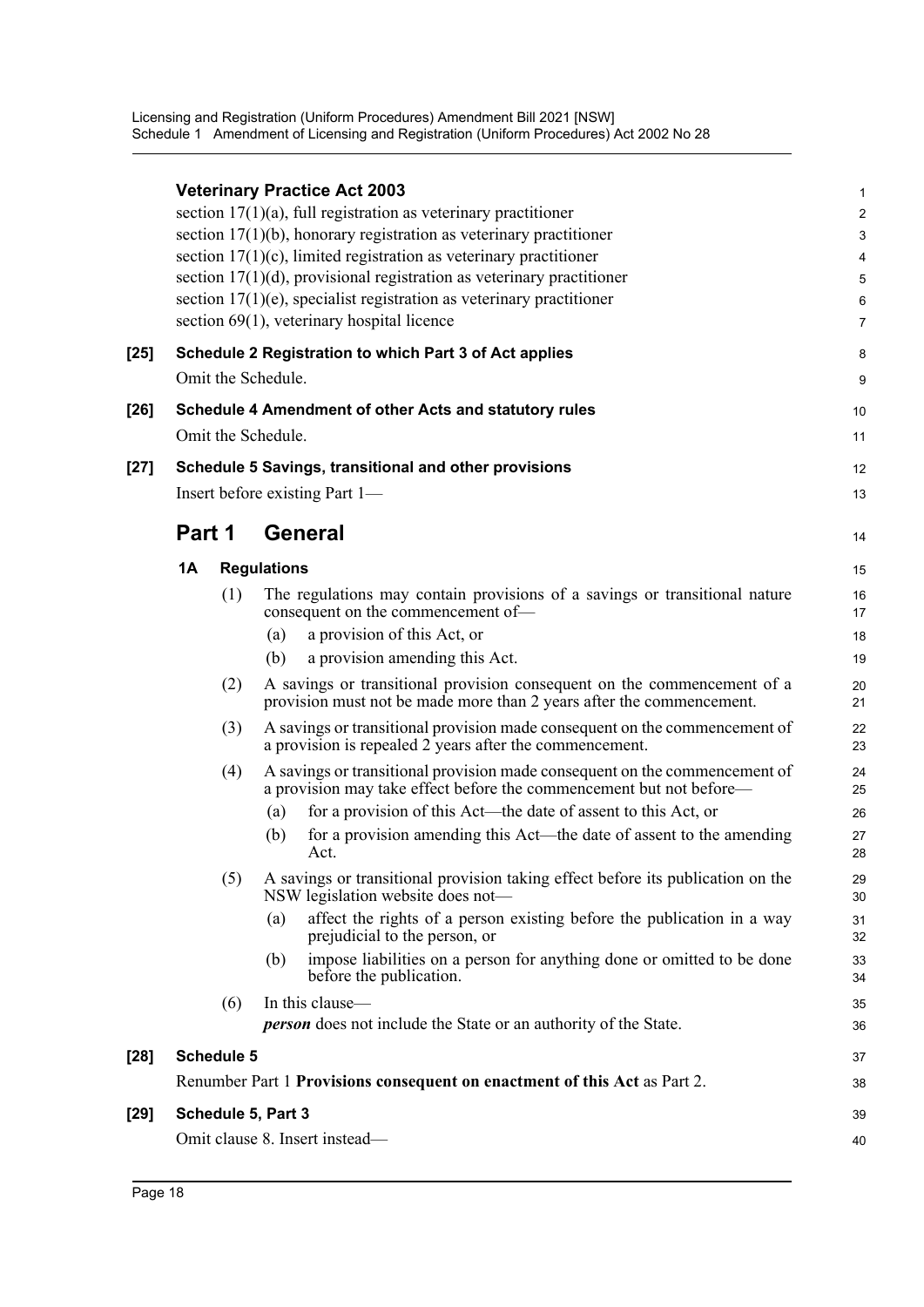## **Part 3 Provisions consequent on enactment of Licensing and Registration (Uniform Procedures) Amendment Act 2021**

#### **8 Definitions**

In this Part—

*amending Act* means the *Licensing and Registration (Uniform Procedures) Amendment Act 2021*.

*existing application provisions* for an authorisation means the provisions of another Act or a statutory rule that, immediately before the substitution day, applied the provisions of Part 2 or 3, whether with or without modification, to the authorisation.

*substitution day* means the day on which Part 3 is repealed by the amending Act.

#### **9 Application of amendments to current Part 2 or 3 applications**

- (1) This Act, as in force immediately before the substitution day, continues to apply to applications for an authorisation made for the purposes of Part 2 or 3, but not yet been determined, before the substitution day.
- (2) The existing application provisions for the authorisation also continue to apply to applications mentioned in subclause (1).

#### **10 Application of provisions relating to disciplinary action**

Part 2, Division 4, as inserted by the amending Act, does not apply to disciplinary action commenced before the substitution day.

#### **11 Effect of amendments on information-access arrangements under Part 4A**

An information-access arrangement in force immediately before the substitution day continues in force as an information-access arrangement under Part 4A, as amended by the amending Act, between the same parties.

#### **[30] Schedule 6**

Insert after Schedule 5—

## **Schedule 6 Dictionary**

section 4  $30$ 

27 28

29

1  $\overline{2}$ 3

*advertised application* means an application that is required to be advertised by the relevant regulatory legislation.

*application*, in relation to an authorisation to which Part 2 applies, means an application made under Part 2, Division 2.

#### *authorisation* means—

- (a) a licence, certification, enrolment, registration, accreditation, permit or other authorisation issued for an Act or statutory rule to carry on an activity, or
- (b) another document or thing prescribed by the regulations as an authorisation, whether for this Act generally or for specified provisions of this Act.

*authorisation document* means a document evidencing the issue of an authorisation, including a certificate of registration.

*cancellation*, in relation to an authorisation, means—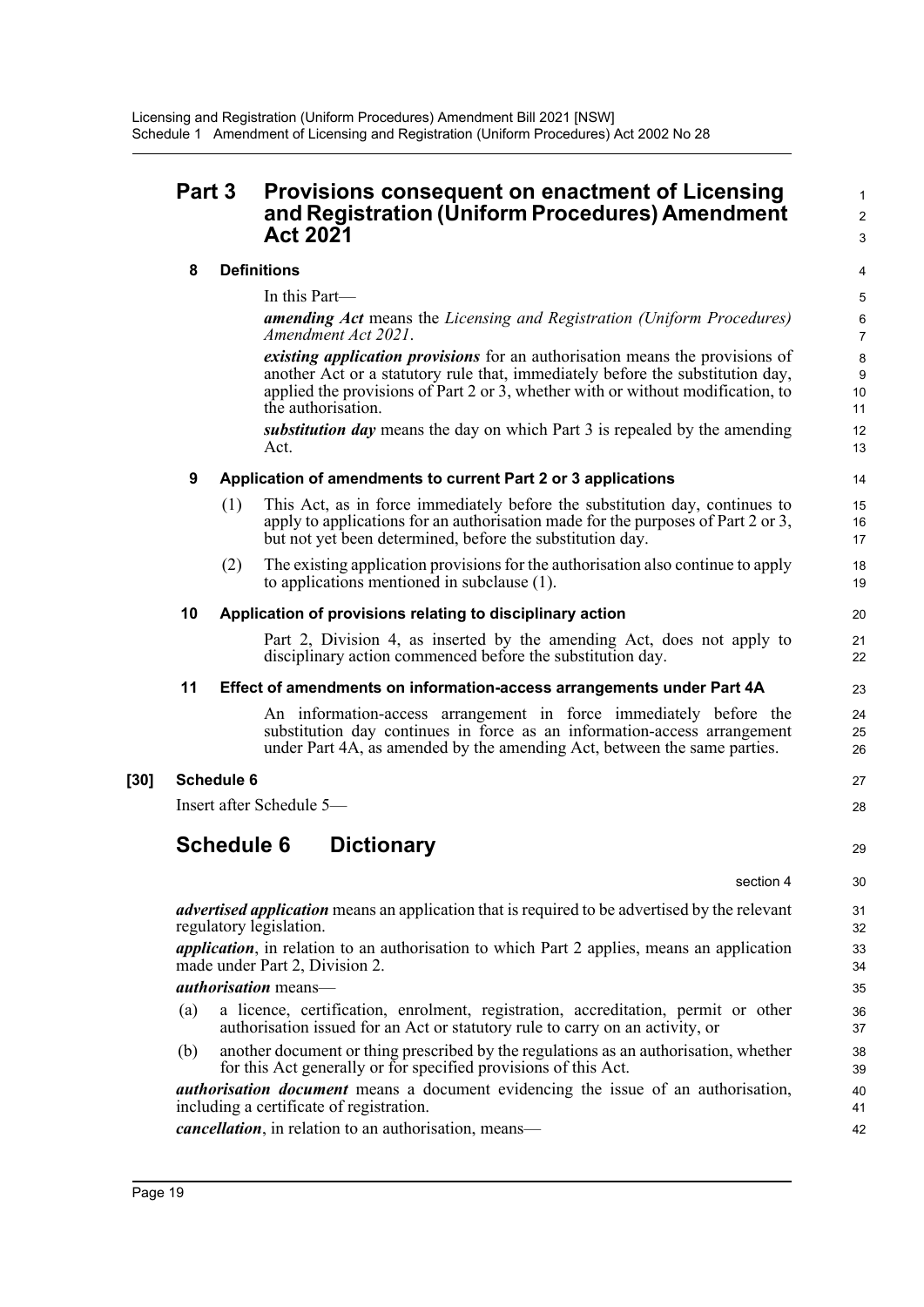- (a) for an authorisation resulting from inclusion in a register—removal from the register other than temporarily, or (b) for another authorisation—the revocation of the authorisation other than temporarily. *certificate of registration* means a certificate of registration issued under section 21. *continuing authorisation* means an authorisation that is not a fixed-term authorisation. *disciplinary action*, in relation to an authorisation, means the taking of action under relevant regulatory legislation by the relevant regulatory authority against the holder of the authorisation for— (a) misconduct, or (b) unprofessional conduct, or (c) improper, dishonest or other unacceptable conduct, or (d) not being a fit and proper person, or (e) another ground that the relevant regulatory legislation provides is a disciplinary ground. *discretionary condition*, in relation to an authorisation, means a condition the relevant regulatory legislation authorises to be imposed on the authorisation, but does not include a condition that— (a) the relevant regulatory legislation or Part 2 imposes, or requires to be imposed, on the authorisation, or (b) the relevant regulatory legislation authorises to be imposed on the authorisation because of any disciplinary proceedings against the holder. *electronic communication* has the same meaning as in the *Electronic Transactions Act 2000*. *electronic way*, in relation to the making of an application, means making the application by using an electronic communication, including— (a) an SMS text message, or (b) a computer program, or (c) a website, or (d) an application on a smartphone or other mobile device. *fixed-term authorisation* means an authorisation that, under the relevant regulatory legislation, has effect for a fixed period or until a fixed date. *holder*, in relation to an authorisation, means the individual, a partnership or other association or a corporation to whom the authorisation is issued. *information technology requirements* includes software requirements. *issue* includes grant or give. *issue an authorisation*, for Part 4B—see section 81B. *non-electronic way*, in relation to the making of an application, means— (a) making the application in a written form other than by using an electronic way, or (b) making the application by providing the information for it to a person at premises. *objector*, in relation to an advertised application, means a person other than the applicant who has made submissions by or under the relevant regulatory legislation about whether the application should be granted. *principal officer*, in relation to a relevant regulatory authority, means the person prescribed by or under the relevant regulatory legislation as the principal officer of the authority for the purposes of Part 2 or, if no person is prescribed— 1 2 3 4 5 6 7 8  $\alpha$ 10 11 12 13 14 15 16 17 18 19  $20$ 21 22 23 24 25 26 27 28 29 30 31 32 33 34 35 36 37 38 39 40 41 42 43 44 45 46
	- (a) where the authority is a statutory body—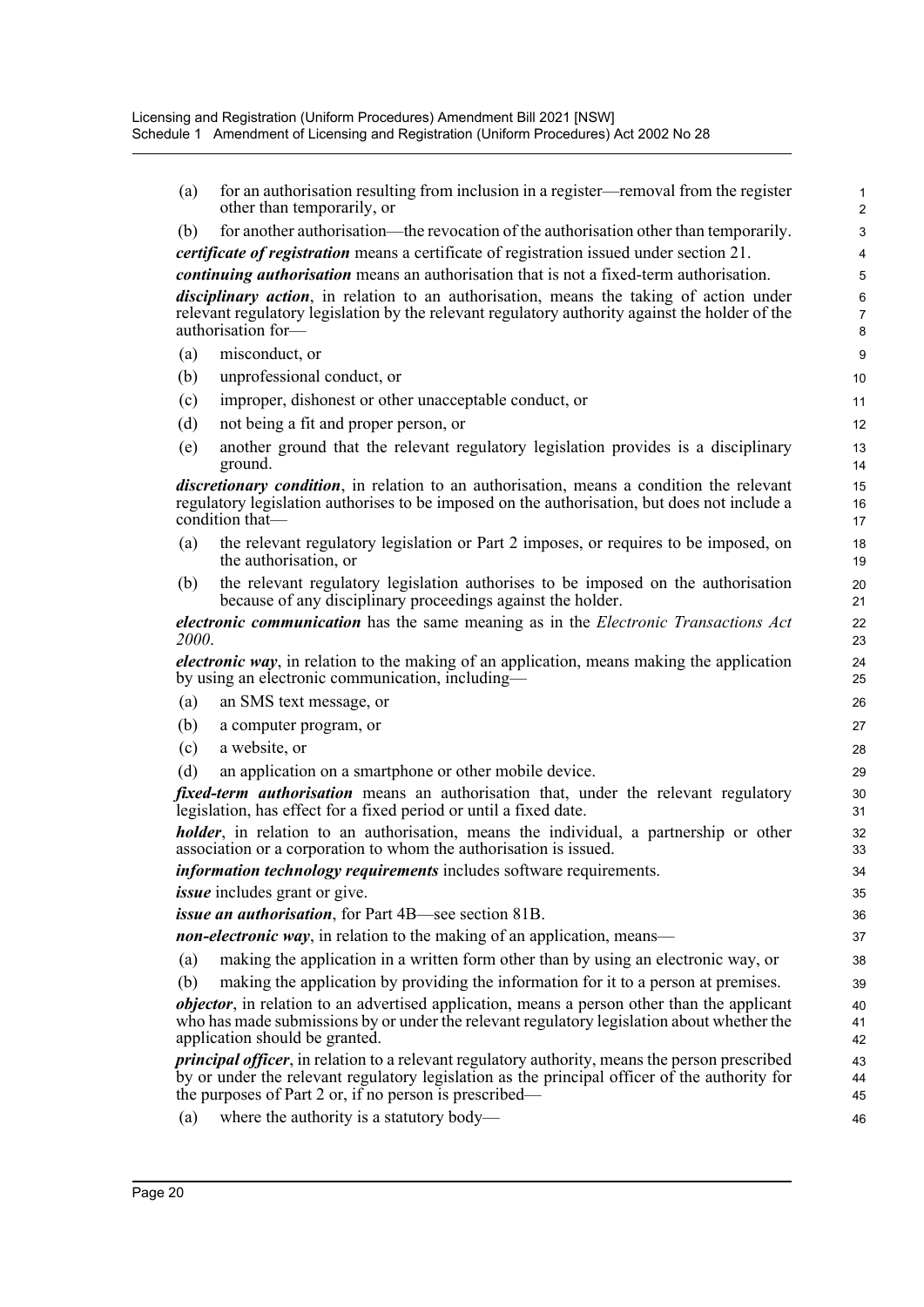(i) for a body corporate that has no members—the person who manages the authority's affairs, or

- (ii) for a body constituted by 1 person—the person, or
- (iii) for a body constituted by more than 1 person—the person entitled to preside at meetings of the persons, or
- (b) where the authority is the council of a local government area—the general manager of the council, or
- (c) where the authority is a public office—the holder of the office.

*processing fee*, in relation to an application, means any fee prescribed or determined by or under the relevant regulatory legislation as a fee for the purposes of Part 2 to cover—

- (a) the costs incurred by the relevant regulatory authority in processing the application, and
- (b) for an advertised application, the costs incurred by the relevant regulatory authority in advertising the application.

*registered particulars* means particulars in relation to an authorisation required by or under the relevant regulatory legislation to be registered or recorded by the relevant regulatory authority.

*relevant regulatory authority*, in relation to an authorisation, means the person or body that, under the relevant regulatory legislation, is authorised to issue the authorisation.

*relevant regulatory legislation*, in relation to an authorisation, means the Act or statutory rule under which the authorisation is issued.

*renewal*, in relation to an authorisation, means the renewal of the authorisation before it expires or within the period after the expiry allowed by Part 2 or the relevant regulatory legislation for renewal.

*restoration*, in relation to an authorisation, means the reinstatement or reactivation of the authorisation after it is cancelled or expires without renewal.

*surrender*, in relation to an authorisation, means for the holder or the holder's authorised representative to give up the authorisation voluntarily.

*suspension*, in relation to an authorisation, means—

- (a) for an authorisation resulting from inclusion in a register—temporarily denying the holder the authority conferred by inclusion in the register, including by temporarily removing the holder from the register, or
- (b) for another authorisation—temporarily denying the holder the authority to use the authorisation.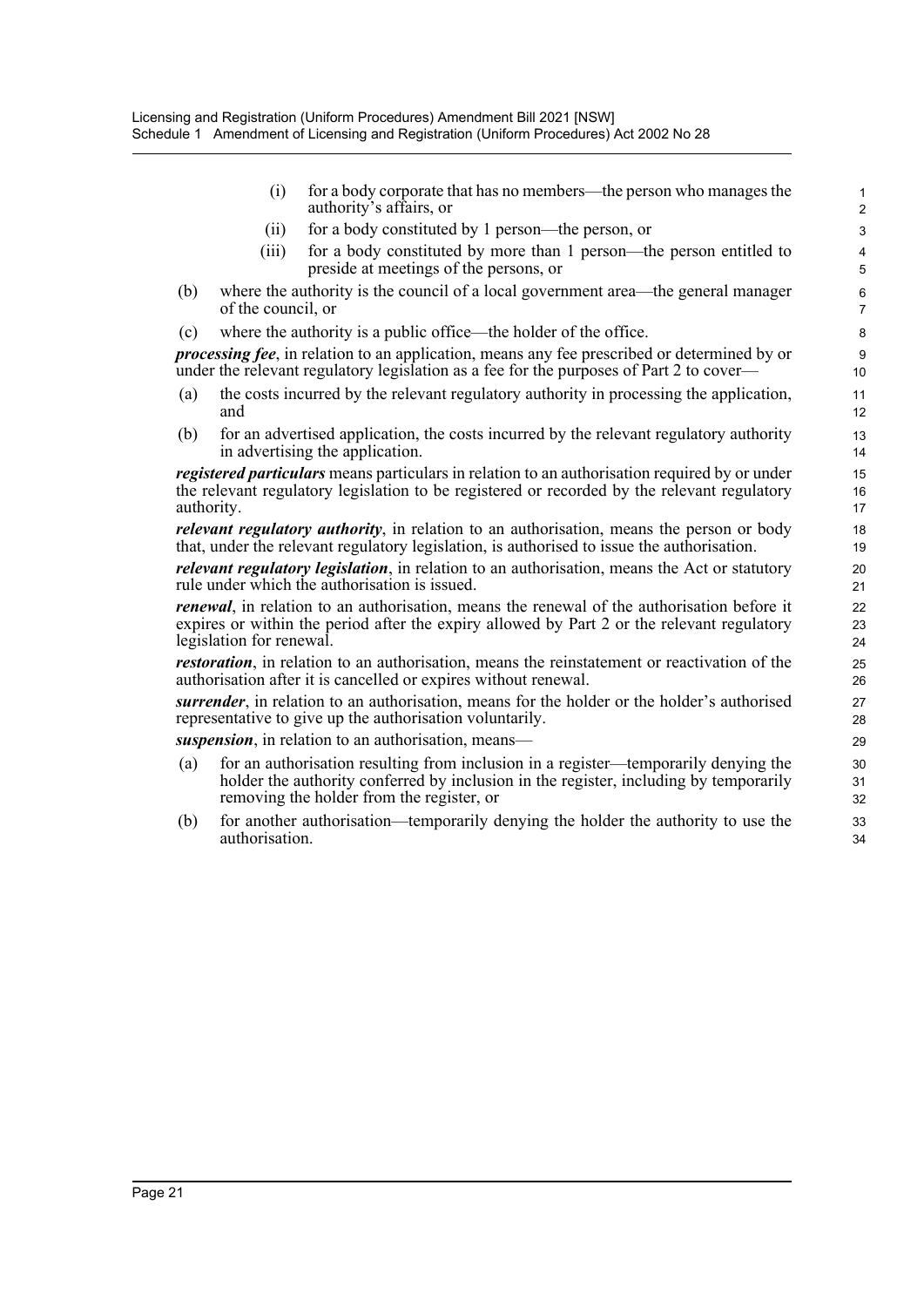<span id="page-24-0"></span>

|       | <b>Schedule 2</b>    |     | <b>Amendment of other legislation</b>                                                                                                                                                                                                                                                                                                                                                         | 1                                |
|-------|----------------------|-----|-----------------------------------------------------------------------------------------------------------------------------------------------------------------------------------------------------------------------------------------------------------------------------------------------------------------------------------------------------------------------------------------------|----------------------------------|
| 2.1   |                      |     | Architects Act 2003 No 89                                                                                                                                                                                                                                                                                                                                                                     | $\overline{a}$                   |
| [1]   | Procedures) Act 2002 |     | Section 22 Application to registration of Licensing and Registration (Uniform                                                                                                                                                                                                                                                                                                                 | 3<br>4                           |
|       |                      |     | Omit "Part 3 (other than section 39)" from section $22(2)$ .                                                                                                                                                                                                                                                                                                                                  | 5                                |
|       |                      |     | Insert instead "Part 2, other than section 11,".                                                                                                                                                                                                                                                                                                                                              | 6                                |
| $[2]$ | Section 22(2), note  |     |                                                                                                                                                                                                                                                                                                                                                                                               | 7                                |
|       | Omit the note.       |     |                                                                                                                                                                                                                                                                                                                                                                                               | 8                                |
| $[3]$ | Section 22(3)        |     |                                                                                                                                                                                                                                                                                                                                                                                               | 9                                |
|       |                      |     | Omit the subsection. Insert instead—                                                                                                                                                                                                                                                                                                                                                          | 10                               |
|       | (3)                  |     | For the purpose of applying the applied Act, Part 2 to full registration and<br>temporary registration under this Act-                                                                                                                                                                                                                                                                        | 11<br>12                         |
|       |                      | (a) | the applied Act, section 21 applies instead of section 20 in relation to<br>registration, and                                                                                                                                                                                                                                                                                                 | 13<br>14                         |
|       |                      |     | Note-Section 21 provides for certain information to be recorded in the<br>Register and the issuing of certificates of registration.                                                                                                                                                                                                                                                           | 15<br>16                         |
|       |                      | (b) | the requirement of the applied Act, section 28 for an authorisation<br>administration fee to be paid to the relevant regulatory authority within<br>14 days after each anniversary of the date on which the authorisation<br>document was issued is to be read as a requirement for the approved fee<br>for annual registration to be paid in this way on or before 31 March in<br>each year. | 17<br>18<br>19<br>20<br>21<br>22 |
| [4]   | Section 22(4)        |     |                                                                                                                                                                                                                                                                                                                                                                                               | 23                               |
|       |                      |     | Omit "Part 3". Insert instead "Part 2".                                                                                                                                                                                                                                                                                                                                                       | 24                               |
| [5]   |                      |     | <b>Section 25 Register of architects</b>                                                                                                                                                                                                                                                                                                                                                      | 25                               |
|       |                      |     | Omit "Part 3" from section 25(1). Insert instead "Part 2".                                                                                                                                                                                                                                                                                                                                    | 26                               |
| [6]   | Section 25, note     |     |                                                                                                                                                                                                                                                                                                                                                                                               | 27                               |
|       |                      |     | Omit "49". Insert instead "21".                                                                                                                                                                                                                                                                                                                                                               | 28                               |
| [7]   |                      |     | Section 29 Change of particulars to be notified                                                                                                                                                                                                                                                                                                                                               | 29                               |
|       |                      |     | Omit "53" wherever occurring in section 29(1). Insert instead "31".                                                                                                                                                                                                                                                                                                                           | 30                               |
| [8]   |                      |     | <b>Section 30 Evidentiary certificates</b>                                                                                                                                                                                                                                                                                                                                                    | 31                               |
|       |                      |     | Omit "section 55" from the note. Insert instead "section 32".                                                                                                                                                                                                                                                                                                                                 | 32                               |
| 2.2   |                      |     | <b>Architects Regulation 2017</b>                                                                                                                                                                                                                                                                                                                                                             | 33                               |
|       |                      |     | <b>Clause 5 Particulars to be recorded in Register</b>                                                                                                                                                                                                                                                                                                                                        | 34                               |
|       |                      |     | Omit the note to clause $5(1)$ . Insert instead—                                                                                                                                                                                                                                                                                                                                              | 35                               |
|       |                      |     | <b>Note—</b> The Act, section 25(1) requires the Registrar to establish and maintain a<br>register of architects (the Register) for the purposes of the Act, and for the purposes<br>of the Licensing and Registration (Uniform Procedures) Act 2002, Part 2, as applied by<br>the Act, section 22. The Licensing and Registration (Uniform Procedures) Act 2002,                             | 36<br>37<br>38<br>39             |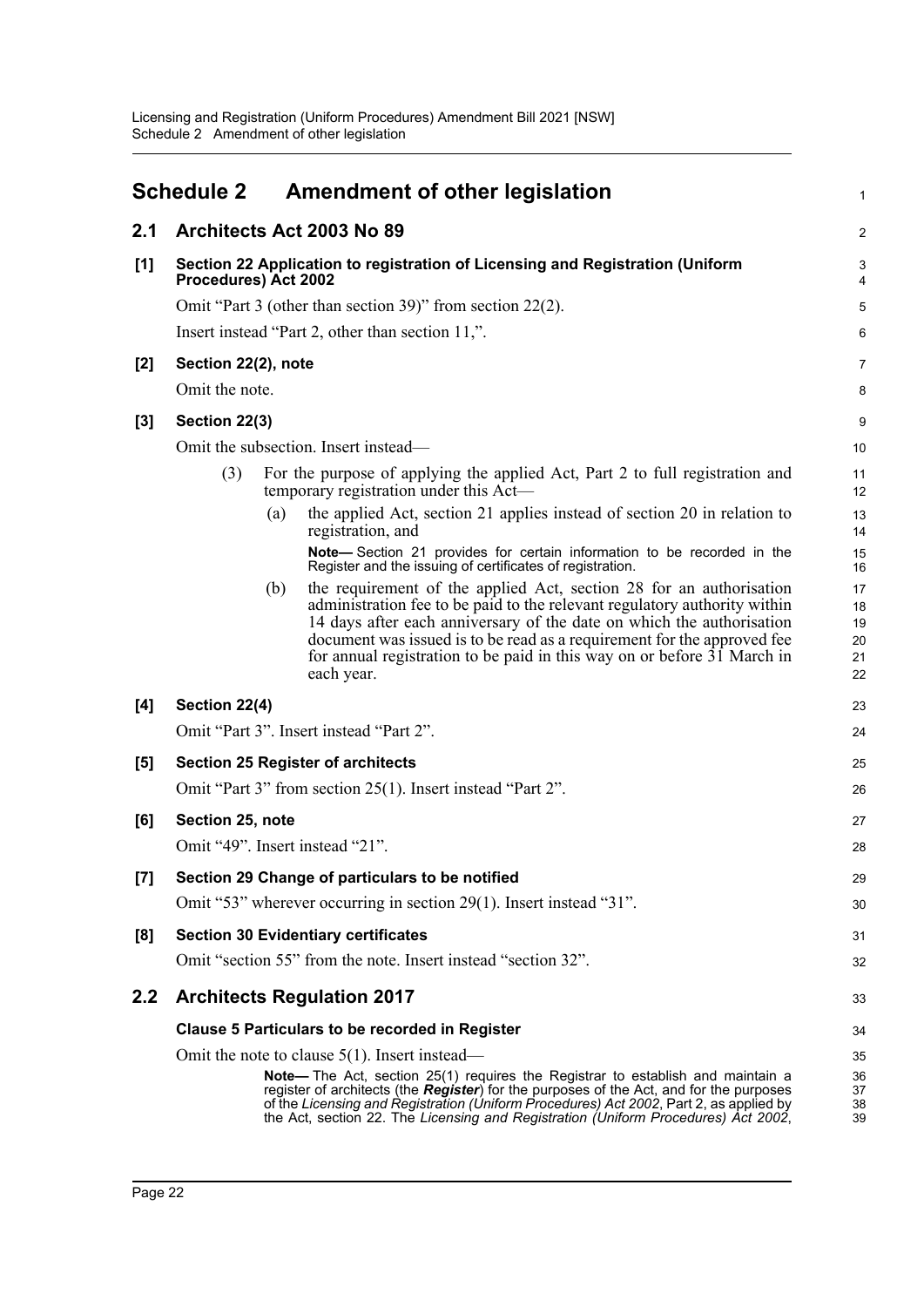|         |                     | section 21 requires certain particulars, which are additional to the particulars set out<br>above, to be recorded in the Register.                                                                           | $\frac{1}{2}$  |
|---------|---------------------|--------------------------------------------------------------------------------------------------------------------------------------------------------------------------------------------------------------|----------------|
| 2.3     |                     | <b>Charitable Fundraising Act 1991 No 69</b>                                                                                                                                                                 | 3              |
| $[1]$   |                     | Section 13A Application to authorities of Licensing and Registration (Uniform<br>Procedures) Act 2002                                                                                                        | 4<br>5         |
|         |                     | Omit section $13A(3)(a)$ .                                                                                                                                                                                   | 6              |
| $[2]$   | Section 13A(3)      |                                                                                                                                                                                                              | $\overline{7}$ |
|         |                     | Omit "14(3)" and "24(1)". Insert instead "15(3)" and "31(1)", respectively.                                                                                                                                  | 8              |
| 2.4     |                     | <b>Commercial Agents and Private Inquiry Agents Act 2004 No 70</b>                                                                                                                                           | 9              |
| $[1]$   |                     | Section 6 Application to master licences of Licensing and Registration (Uniform<br>Procedures) Act 2002                                                                                                      | 10<br>11       |
|         |                     | Omit section $6(3)$ and (4). Insert instead—                                                                                                                                                                 | 12             |
|         | (3)                 | For the purpose of applying the applied Act, Part 2 to a master licence, an<br>application for the granting of a master licence may only be made by an<br>individual aged 18 years or more or a corporation. | 13<br>14<br>15 |
|         | (4)                 | A master licence is a fixed-term authorisation for the purposes of the applied<br>Act, Part 2.                                                                                                               | 16<br>17       |
| $[2]$   |                     | Section 12 Application to operator licences of Licensing and Registration (Uniform<br>Procedures) Act 2002                                                                                                   | 18<br>19       |
|         |                     | Omit section $12(3)$ and (4). Insert instead—                                                                                                                                                                | 20             |
|         | (3)                 | For the purpose of applying the applied Act, Part 2 to an operator licence, an<br>application for the granting of an operator licence may only be made by an<br>individual aged 18 years or more.            | 21<br>22<br>23 |
|         | (4)                 | An operator licence is a fixed-term licence for the purposes of the applied Act,<br>Part 2.                                                                                                                  | 24<br>25       |
| $[3]$   |                     | <b>Section 22 Evidentiary certificates</b>                                                                                                                                                                   | 26             |
|         |                     | Omit "26" from the note. Insert instead "32".                                                                                                                                                                | 27             |
| $2.5\,$ |                     | <b>Commercial Agents and Private Inquiry Agents Regulation 2017</b>                                                                                                                                          | 28             |
| [1]     | Clauses 6, 7 and 13 |                                                                                                                                                                                                              | 29             |
|         |                     | Omit "12" wherever occurring in the notes. Insert instead "13".                                                                                                                                              | 30             |
| $[2]$   |                     | Clause 11 Condition as to periodic updating of registered particulars                                                                                                                                        | 31             |
|         |                     | Omit "24". Insert instead "31".                                                                                                                                                                              | 32             |
| [3]     |                     | <b>Clause 17 Condition as to collection of licence</b>                                                                                                                                                       | 33             |
|         |                     | Omit "3" from clause 17(3). Insert instead "6".                                                                                                                                                              | 34             |
| [4]     | Clause 17, note     |                                                                                                                                                                                                              | 35             |
|         |                     | Omit "22". Insert instead "27".                                                                                                                                                                              | 36             |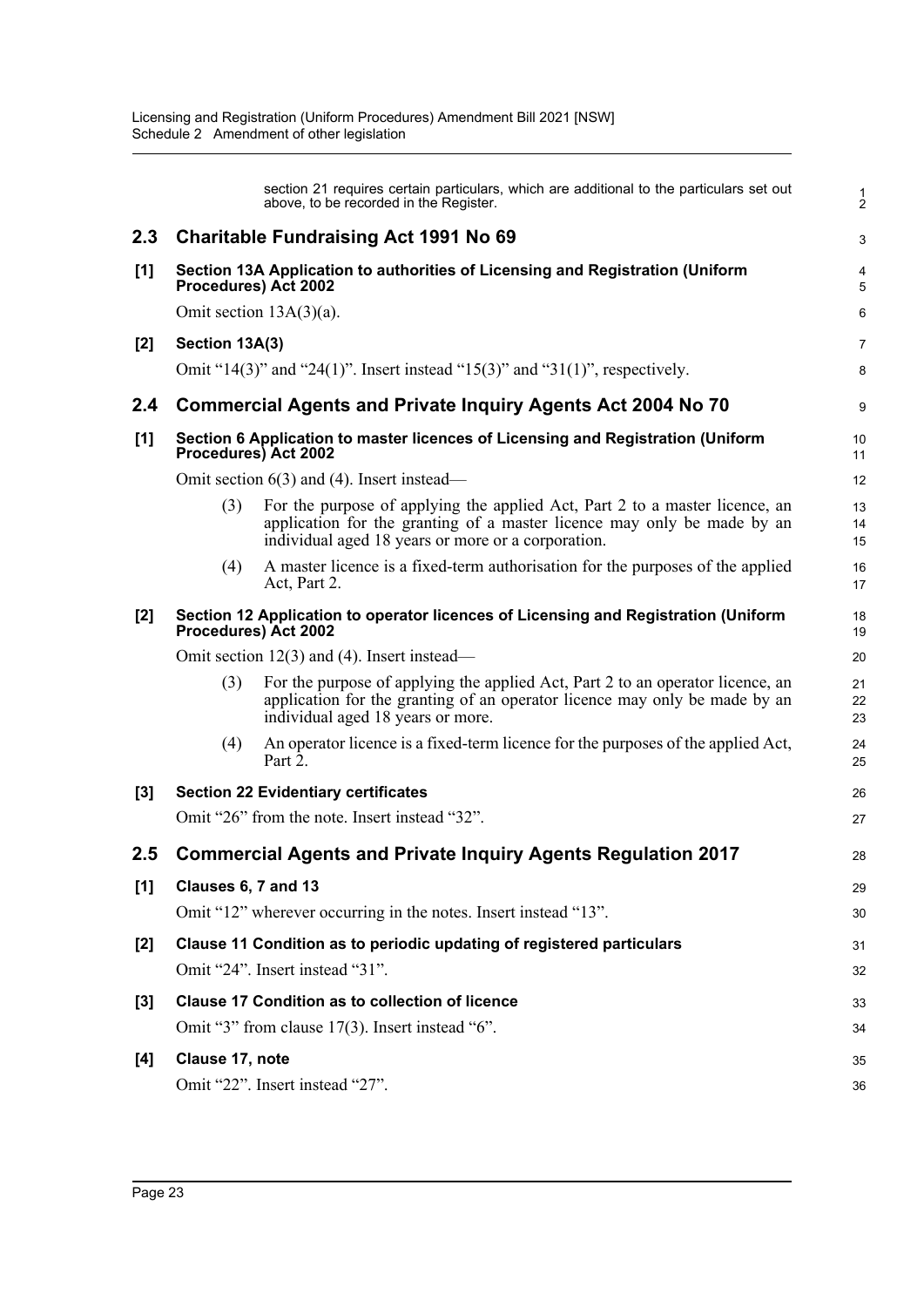| [5]   |                          | Clause 18 Condition as to periodic updating of registered particulars                                                                                                                                                                                                                                                                                                       | $\mathbf{1}$             |
|-------|--------------------------|-----------------------------------------------------------------------------------------------------------------------------------------------------------------------------------------------------------------------------------------------------------------------------------------------------------------------------------------------------------------------------|--------------------------|
|       |                          | Omit "24" from clause $18(1)$ . Insert instead "31".                                                                                                                                                                                                                                                                                                                        | 2                        |
| 2.6   |                          | <b>Community Gaming Act 2018 No 60</b>                                                                                                                                                                                                                                                                                                                                      | 3                        |
|       |                          | Section 11 Authorities to conduct gaming activities                                                                                                                                                                                                                                                                                                                         | 4                        |
|       |                          | Omit the note to section $11(9)$ . Insert instead—                                                                                                                                                                                                                                                                                                                          | 5                        |
|       |                          | <b>Note—</b> The effect of amending the Schedule is to apply uniform authorisation                                                                                                                                                                                                                                                                                          | $\,6$                    |
|       |                          | provisions under the Licensing and Registration (Uniform Procedures) Act 2002. The<br>application of the provisions may be varied by regulation under this Act—see the<br>Licensing and Registration (Uniform Procedures) Act 2002, section 6.                                                                                                                              | $\overline{7}$<br>8<br>9 |
| 2.7   |                          | <b>Community Gaming Regulation 2020</b>                                                                                                                                                                                                                                                                                                                                     | 10                       |
| [1]   | <b>No 28</b>             | <b>Clause 17 Amendment of Licensing and Registration (Uniform Procedures) Act 2002</b>                                                                                                                                                                                                                                                                                      | 11<br>12                 |
|       | Omit clause $17(2)(a)$ . |                                                                                                                                                                                                                                                                                                                                                                             | 13                       |
| [2]   | <b>Clause 17(2)(b)</b>   |                                                                                                                                                                                                                                                                                                                                                                             | 14                       |
|       |                          | Omit "10(1), 15 and 18". Insert instead "11(1) and 18".                                                                                                                                                                                                                                                                                                                     | 15                       |
| $[3]$ | <b>Clause 17(2)(c)</b>   |                                                                                                                                                                                                                                                                                                                                                                             | 16                       |
|       |                          | Omit "14(3)". Insert instead "15(3)".                                                                                                                                                                                                                                                                                                                                       | 17                       |
| [4]   | <b>Clause 51 Fees</b>    |                                                                                                                                                                                                                                                                                                                                                                             | 18                       |
|       |                          | Omit the note. Insert instead-                                                                                                                                                                                                                                                                                                                                              | 19                       |
|       |                          | <b>Note—</b> This amount is consequently a processing fee for the purposes of the Licensing<br>and Registration (Uniform Procedures) Act 2002, Part 2. If an application is refused or<br>withdrawn, the applicant is entitled to a refund of all fees paid, other than the processing<br>fee-see the Licensing and Registration (Uniform Procedures) Act 2002, section 27. | 20<br>21<br>22<br>23     |
| 2.8   |                          | <b>Conveyancers Licensing Act 2003 No 3</b>                                                                                                                                                                                                                                                                                                                                 | 24                       |
| [1]   | Procedures) Act 2002     | Section 11 Application to licences of Licensing and Registration (Uniform                                                                                                                                                                                                                                                                                                   | 25<br>26                 |
|       |                          | Omit "10" from section $11(2)$ . Insert instead "11".                                                                                                                                                                                                                                                                                                                       | 27                       |
| [2]   | Section 11(3) and (4)    |                                                                                                                                                                                                                                                                                                                                                                             | 28                       |
|       |                          | Omit the subsections. Insert instead-                                                                                                                                                                                                                                                                                                                                       | 29                       |
|       | (3)                      | For the purpose of applying the applied Act, Part 2 to a licence—                                                                                                                                                                                                                                                                                                           | 30                       |
|       |                          | the Secretary is taken to be the relevant regulatory authority, and<br>(a)                                                                                                                                                                                                                                                                                                  | 31                       |
|       |                          | the reference to 12 weeks in the applied Act, section $10(1)$ is to be read<br>(b)<br>as a reference to 4 weeks, and                                                                                                                                                                                                                                                        | 32<br>33                 |
|       |                          | the reference to 28 days in the applied Act, section $17(1)(a)$ , about the<br>(c)<br>period within which an application must be determined, is to be read as<br>a reference to 8 weeks, and                                                                                                                                                                                | 34<br>35<br>36           |
|       |                          | the following provisions of the applied Act have no effect-<br>(d)                                                                                                                                                                                                                                                                                                          | 37                       |
|       |                          | section $22(1)$ and $(4)$ ,<br>(i)                                                                                                                                                                                                                                                                                                                                          | 38                       |
|       |                          | Part 2, Division 4,<br>(ii)                                                                                                                                                                                                                                                                                                                                                 | 39                       |
|       |                          | section 28, and<br>(iii)                                                                                                                                                                                                                                                                                                                                                    | 40                       |
|       |                          |                                                                                                                                                                                                                                                                                                                                                                             |                          |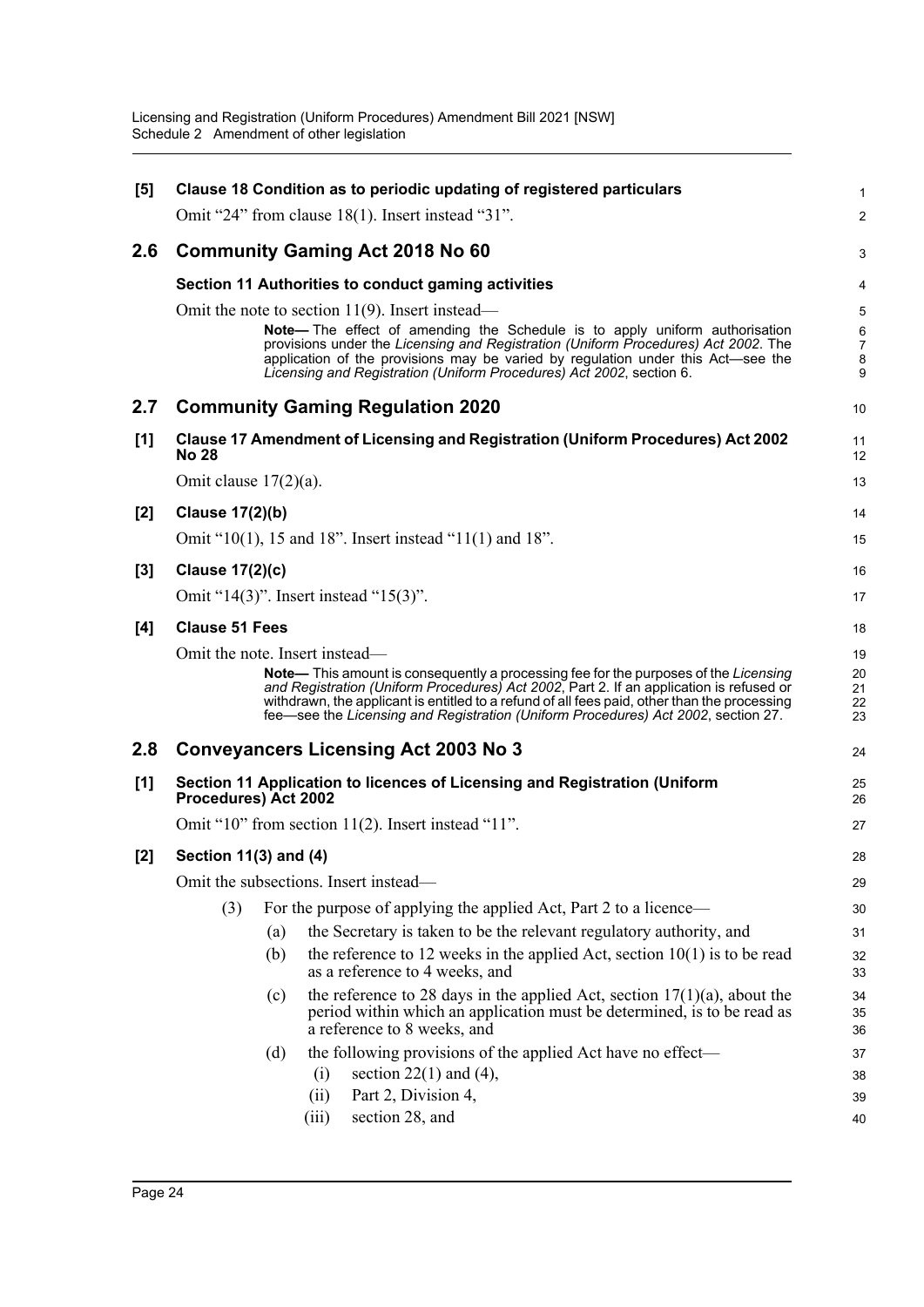|       |                      | (e)      | the reference to 14 days in the applied Act, section $31(1)$ , about the<br>period within which changed particulars must be notified, is to be read<br>as a reference to 7 days, and                                                                                                                                                                                 | $\mathbf{1}$<br>$\boldsymbol{2}$<br>3 |
|-------|----------------------|----------|----------------------------------------------------------------------------------------------------------------------------------------------------------------------------------------------------------------------------------------------------------------------------------------------------------------------------------------------------------------------|---------------------------------------|
|       |                      | (f)      | a licence is not transferable.                                                                                                                                                                                                                                                                                                                                       | 4                                     |
|       | (4)                  |          | A licence is taken to be a fixed-term authorisation for the purposes of the<br>applied Act, Part 2.                                                                                                                                                                                                                                                                  | 5<br>$6\phantom{1}$                   |
| 2.9   |                      |          | <b>Conveyancers Licensing Regulation 2021</b>                                                                                                                                                                                                                                                                                                                        | $\overline{7}$                        |
|       |                      |          | Clause 5 Fees for licence-the Act, s 12(1)                                                                                                                                                                                                                                                                                                                           | 8                                     |
|       |                      |          | Omit the note to clause $5(2)$ . Insert instead—                                                                                                                                                                                                                                                                                                                     | $\boldsymbol{9}$                      |
|       |                      |          | Note— This amount is consequently a processing fee for the purposes of the Licensing<br>and Registration (Uniform Procedures) Act 2002, Part 2. If an application is refused or<br>withdrawn, the applicant is entitled to a refund of all fees paid, other than the processing<br>fee-see the Licensing and Registration (Uniform Procedures) Act 2002, section 27. | 10<br>11<br>12<br>13                  |
|       |                      |          | 2.10 Design and Building Practitioners Regulation 2021                                                                                                                                                                                                                                                                                                               | 14                                    |
|       |                      |          | Clause 42 Certificates of registration may be issued in digital or physical form                                                                                                                                                                                                                                                                                     | 15                                    |
|       | Omit the clause.     |          |                                                                                                                                                                                                                                                                                                                                                                      | 16                                    |
|       |                      |          | 2.11 Explosives Act 2003 No 39                                                                                                                                                                                                                                                                                                                                       | 17                                    |
| [1]   | Procedures) Act 2002 |          | Section 12 Application to licences of Licensing and Registration (Uniform                                                                                                                                                                                                                                                                                            | 18<br>19                              |
|       |                      |          | Omit "10" from section $12(1)$ . Insert instead "11".                                                                                                                                                                                                                                                                                                                | 20                                    |
| $[2]$ | Section 12(2)        |          |                                                                                                                                                                                                                                                                                                                                                                      | 21                                    |
|       |                      |          | Omit the subsection. Insert instead—                                                                                                                                                                                                                                                                                                                                 | 22                                    |
|       | (2)                  |          | For the purpose of applying the applied Act, Part 2 to a licence, the licence<br>may be transferred under the applied Act.                                                                                                                                                                                                                                           | 23<br>24                              |
|       |                      |          | 2.12 Fair Trading Act 1987 No 68                                                                                                                                                                                                                                                                                                                                     | 25                                    |
|       |                      |          | Schedule 6 Provisions consequent on enactment of Fair Trading Amendment<br>(Commercial Agents) Act 2016 No 52                                                                                                                                                                                                                                                        | 26<br>27                              |
|       |                      |          | Omit "10" from clause 6. Insert instead "11".                                                                                                                                                                                                                                                                                                                        | 28                                    |
|       |                      |          | 2.13 Fair Trading Amendment (Commercial Agents) Act 2016 No 52                                                                                                                                                                                                                                                                                                       | 29                                    |
|       |                      |          | Schedule 1 Amendment of Fair Trading Act 1987 No 68                                                                                                                                                                                                                                                                                                                  | 30                                    |
|       |                      |          | Omit proposed section 60E(4) from Schedule 1[1]. Insert instead—                                                                                                                                                                                                                                                                                                     | 31                                    |
|       | (4)                  | licence— | For the purpose of applying the Licensing Act, Part 2 to a commercial agent                                                                                                                                                                                                                                                                                          | 32<br>33                              |
|       |                      | (a)      | the licence may not be transferred under the Licensing Act, and                                                                                                                                                                                                                                                                                                      | 34                                    |
|       |                      | (b)      | the reference to 12 weeks in the Licensing Act, section $10(1)$ is to be<br>read as a reference to 6 weeks, and                                                                                                                                                                                                                                                      | 35<br>36                              |
|       |                      | (c)      | the reference to 14 days in the Licensing Act, section $31(1)$ , about the<br>period within which changed particulars must be notified, is to be read<br>as a reference to 7 days, and                                                                                                                                                                               | 37<br>38<br>39                        |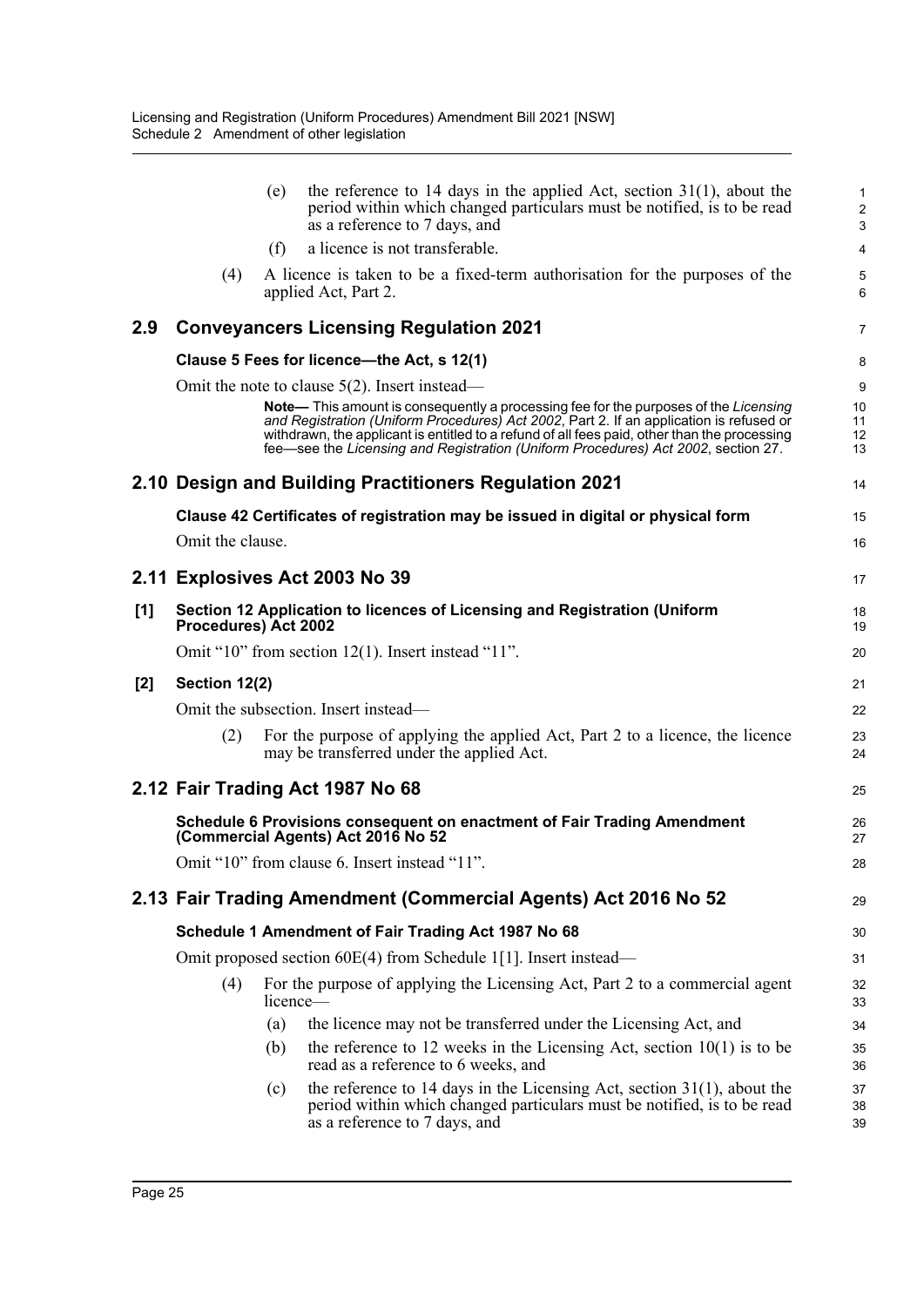|     |                      | (d)        | the licence may be granted subject to the conditions the Secretary thinks<br>fit and the Secretary may subsequently impose, vary or revoke<br>conditions at any time, and                                                                             | $\mathbf{1}$<br>$\overline{c}$<br>3 |
|-----|----------------------|------------|-------------------------------------------------------------------------------------------------------------------------------------------------------------------------------------------------------------------------------------------------------|-------------------------------------|
|     |                      | (e)        | the licence is subject to a restriction order made under this Part against<br>the holder of the licence.                                                                                                                                              | 4<br>5                              |
|     |                      |            | 2.14 Home Building Act 1989 No 147                                                                                                                                                                                                                    | 6                                   |
| [1] | Procedures) Act 2002 |            | Section 19 Application to contractor licences of Licensing and Registration (Uniform                                                                                                                                                                  | $\overline{7}$<br>8                 |
|     |                      |            | Omit "10" from section 19(2). Insert instead "11".                                                                                                                                                                                                    | 9                                   |
| [2] | Section 19(3)        |            |                                                                                                                                                                                                                                                       | 10                                  |
|     |                      |            | Omit the subsection. Insert instead—                                                                                                                                                                                                                  | 11                                  |
|     | (3)                  |            | For the purpose of applying the applied Act, Part 2 to a contractor licence—                                                                                                                                                                          | 12                                  |
|     |                      | (a)        | the reference to 12 weeks in the applied Act, section $10(1)$ is to be read<br>as a reference to 6 weeks, and                                                                                                                                         | 13<br>14                            |
|     |                      | (b)        | the applied Act, Part 2, Division 4 has no effect, and                                                                                                                                                                                                | 15                                  |
|     |                      | (c)        | the reference to 14 days in the applied Act, section $31(1)$ , about the<br>period within which changed particulars must be notified, is to be read<br>as a reference to 7 days.                                                                      | 16<br>17<br>18                      |
| [3] |                      |            | Section 20 Issue of contractor licences                                                                                                                                                                                                               | 19                                  |
|     |                      |            | Omit "6" from the note to section $20(1)$ . Insert instead "7".                                                                                                                                                                                       | 20                                  |
| [4] |                      |            | Section 24 Application to tradesperson and supervisor certificates of Licensing and<br><b>Registration (Uniform Procedures) Act 2002</b>                                                                                                              | 21<br>22                            |
|     |                      |            | Omit "10" from section 24(2). Insert instead "11".                                                                                                                                                                                                    | 23                                  |
| [5] | Section 24(3)        |            |                                                                                                                                                                                                                                                       | 24                                  |
|     |                      |            | Omit the subsection. Insert instead—                                                                                                                                                                                                                  | 25                                  |
|     | (3)                  |            | For the purpose of applying the applied Act, Part 2 to a tradesperson certificate<br>or supervisor certificate-                                                                                                                                       | 26<br>27                            |
|     |                      | (a)        | the reference to 12 weeks in the applied Act, section $10(1)$ is to be read<br>as a reference to 6 weeks, and                                                                                                                                         | 28<br>29                            |
|     |                      | (b)        | the applied Act, Part 2, Division 4 has no effect, and                                                                                                                                                                                                | 30                                  |
|     |                      | (c)        | the reference to 14 days in the applied Act, section $31(1)$ , about the<br>period within which changed particulars must be notified, is to be read<br>as a reference to 7 days.                                                                      | 31<br>32<br>33                      |
| [6] |                      |            | Section 30 Application to owner-builder permits of Licensing and Registration<br>(Uniform Procedures) Act 2002                                                                                                                                        | 34<br>35                            |
|     |                      |            | Omit section $30(3)$ . Insert instead—                                                                                                                                                                                                                | 36                                  |
|     | (3)                  | to 7 days. | For the purpose of applying the applied Act, Part 2 to an owner-builder permit,<br>the reference to 14 days in the applied Act, section $31(1)$ , about the period<br>within which changed particulars must be notified, is to be read as a reference | 37<br>38<br>39<br>40                |
| [7] |                      |            | <b>Schedule 3 Conditions of authorities</b>                                                                                                                                                                                                           | 41                                  |
|     |                      |            | Omit "24(1)" wherever occurring in the notes to clauses 2–5. Insert instead " $31(1)$ ".                                                                                                                                                              | 42                                  |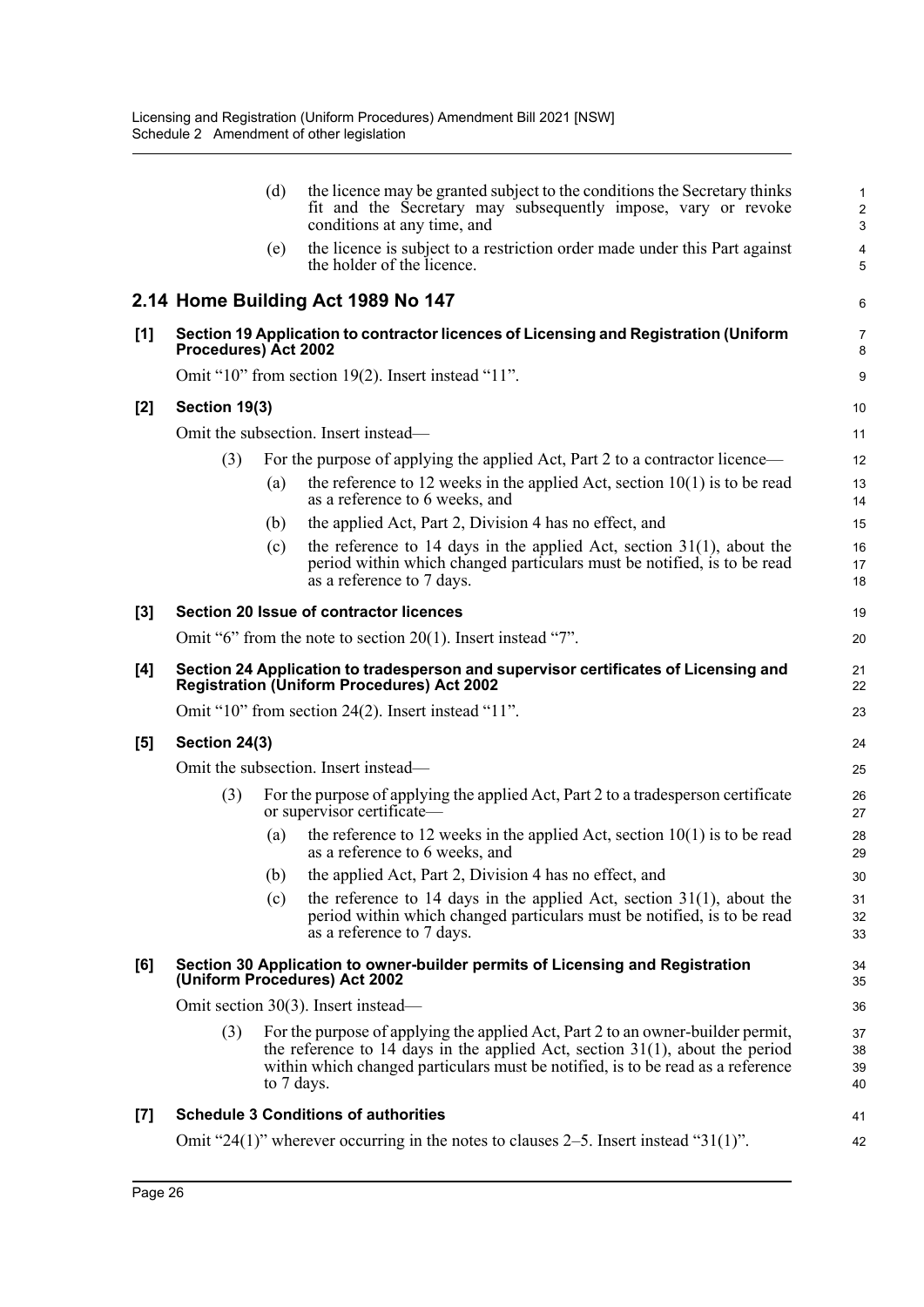|       | 2.15 Home Building Regulation 2014                                                                                                                                                                                                                                                                                                                                                                                        | 1                          |
|-------|---------------------------------------------------------------------------------------------------------------------------------------------------------------------------------------------------------------------------------------------------------------------------------------------------------------------------------------------------------------------------------------------------------------------------|----------------------------|
| [1]   | Clause 18A Authorities may also be issued in digital form                                                                                                                                                                                                                                                                                                                                                                 | $\overline{2}$             |
|       | Omit the clause.                                                                                                                                                                                                                                                                                                                                                                                                          | 3                          |
| [2]   | Clause 22 Modification of Part 2 of Licensing and Registration (Uniform Procedures)<br><b>Act 2002</b>                                                                                                                                                                                                                                                                                                                    | 4<br>5                     |
|       | Omit "9 and 10" from clause 22(a). Insert instead "10 and 11".                                                                                                                                                                                                                                                                                                                                                            | 6                          |
| $[3]$ | Clause 22(b)                                                                                                                                                                                                                                                                                                                                                                                                              | 7                          |
|       | Omit " $14(1)$ " and "licensing". Insert instead " $15(1)$ " and "regulatory", respectively.                                                                                                                                                                                                                                                                                                                              | 8                          |
| [4]   | Clause 22(c) and (d)                                                                                                                                                                                                                                                                                                                                                                                                      | 9                          |
|       | Omit "21", "21(2)" and "22(8) wherever occurring.                                                                                                                                                                                                                                                                                                                                                                         | 10                         |
|       | Insert instead "22", "22(2)" and "22(8)", respectively.                                                                                                                                                                                                                                                                                                                                                                   | 11                         |
| [5]   | <b>Clause 66 Application fees</b>                                                                                                                                                                                                                                                                                                                                                                                         | 12                         |
|       | Omit the note to clause $66(3)$ . Insert instead—<br>Note— This amount is consequently a processing fee for the purposes of the Licensing<br>and Registration (Uniform Procedures) Act 2002, Part 2. If an application is refused or<br>withdrawn, the applicant is entitled to a refund of all fees paid, other than the processing<br>fee—see the Licensing and Registration (Uniform Procedures) Act 2002, section 27. | 13<br>14<br>15<br>16<br>17 |
| [6]   | Clause 68 Modification of Part 2 of Licensing and Registration (Uniform Procedures)<br><b>Act 2002</b>                                                                                                                                                                                                                                                                                                                    | 18<br>19                   |
|       | Omit "sections 24(2) and 25 of that Act do". Insert instead "section 28 of the Act does".                                                                                                                                                                                                                                                                                                                                 | 20                         |
|       | 2.16 Motor Dealers and Repairers Act 2013 No 107                                                                                                                                                                                                                                                                                                                                                                          | 21                         |
| [1]   | Section 21 Application to licences of Licensing and Registration (Uniform<br>Procedures) Act 2002                                                                                                                                                                                                                                                                                                                         | 22<br>23                   |
|       | Omit "10" from section 21(1). Insert instead "11".                                                                                                                                                                                                                                                                                                                                                                        | 24                         |
| $[2]$ | Section 21(2)                                                                                                                                                                                                                                                                                                                                                                                                             | 25                         |
|       | Omit the subsection. Insert instead—                                                                                                                                                                                                                                                                                                                                                                                      | 26                         |
|       | (2)<br>The Licensing Act, Part 2, Division 4 has no effect.                                                                                                                                                                                                                                                                                                                                                               | 27                         |
| $[3]$ | Section 25 Grounds for refusal-licences other than tradespersons' certificates                                                                                                                                                                                                                                                                                                                                            | 28                         |
|       | Omit the note to the section.                                                                                                                                                                                                                                                                                                                                                                                             | 29                         |
|       | 2.17 Motor Dealers and Repairers Regulation 2014                                                                                                                                                                                                                                                                                                                                                                          | 30                         |
|       | <b>Clause 8 Fees</b>                                                                                                                                                                                                                                                                                                                                                                                                      | 31                         |
|       | Omit the note to clause $8(3)$ . Insert instead—                                                                                                                                                                                                                                                                                                                                                                          | 32                         |
|       | <b>Note—</b> This amount is consequently a processing fee for the purposes of the Licensing<br>and Registration (Uniform Procedures) Act 2002, Part 2. If an application is refused or<br>withdrawn, the applicant is entitled to a refund of all fees paid, other than the processing<br>fee-see the Licensing and Registration (Uniform Procedures) Act 2002, section 27.                                               | 33<br>34<br>35<br>36       |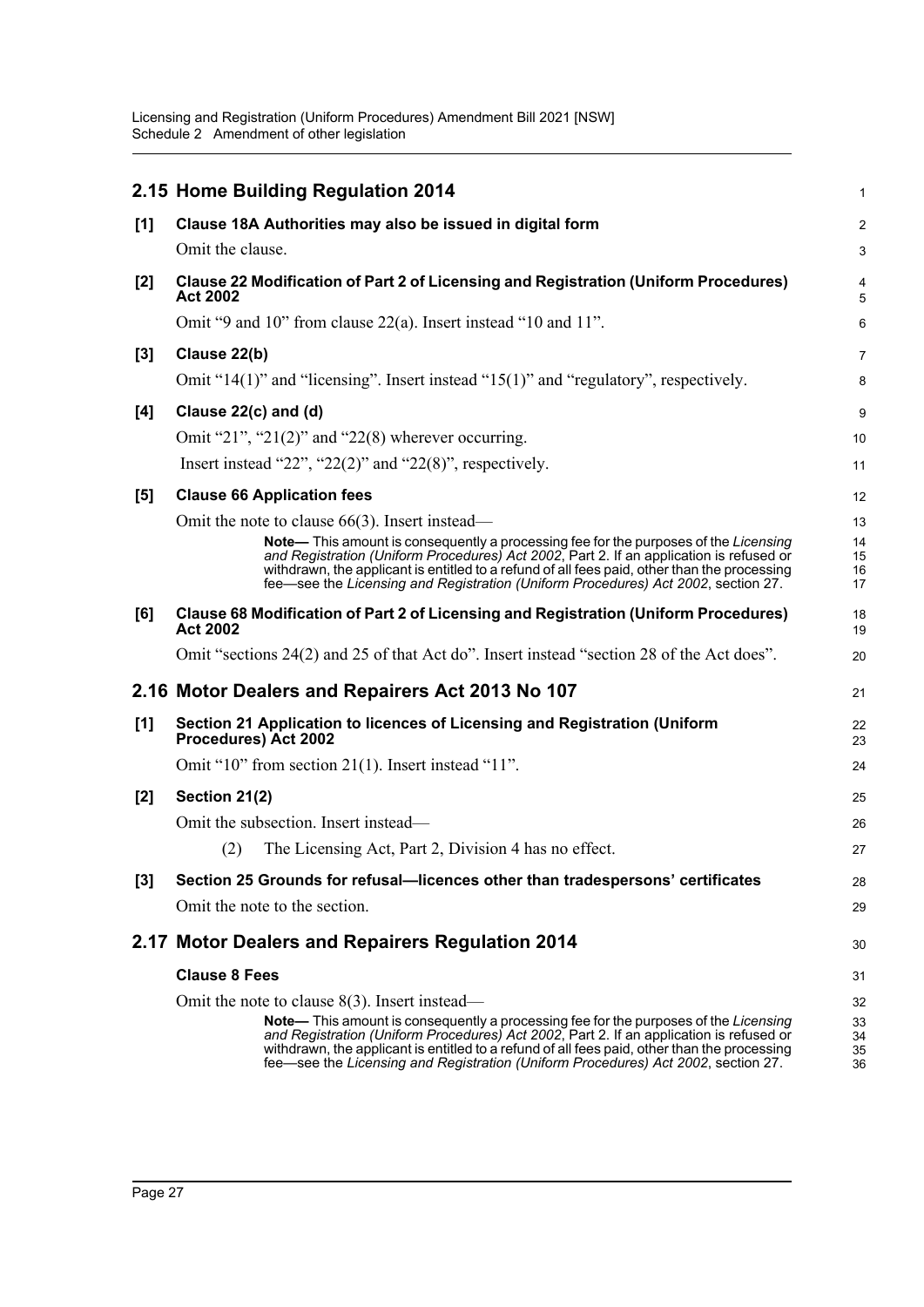|       |                                                                                                  |                                                    | 2.18 Pawnbrokers and Second-hand Dealers Act 1996 No 13                                                                                                                                                                                                                                                                                                              | $\mathbf 1$          |  |  |
|-------|--------------------------------------------------------------------------------------------------|----------------------------------------------------|----------------------------------------------------------------------------------------------------------------------------------------------------------------------------------------------------------------------------------------------------------------------------------------------------------------------------------------------------------------------|----------------------|--|--|
| [1]   | Section 9 Application to licences of Licensing and Registration (Uniform<br>Procedures) Act 2002 |                                                    |                                                                                                                                                                                                                                                                                                                                                                      |                      |  |  |
|       | Omit "10" from section 9(2). Insert instead "11".                                                |                                                    |                                                                                                                                                                                                                                                                                                                                                                      |                      |  |  |
| $[2]$ | Section 9(3)                                                                                     |                                                    |                                                                                                                                                                                                                                                                                                                                                                      | 5                    |  |  |
|       | Omit the subsection. Insert instead—                                                             |                                                    |                                                                                                                                                                                                                                                                                                                                                                      |                      |  |  |
|       | (3)                                                                                              |                                                    | The applied Act, Part 2, Division 4 has no effect.                                                                                                                                                                                                                                                                                                                   | $\overline{7}$       |  |  |
|       |                                                                                                  |                                                    | 2.19 Property and Stock Agents Act 2002 No 66                                                                                                                                                                                                                                                                                                                        | 8                    |  |  |
| [1]   |                                                                                                  |                                                    | Section 17 Application of Licensing and Registration (Uniform Procedures) Act 2002                                                                                                                                                                                                                                                                                   | 9                    |  |  |
|       |                                                                                                  | Omit "10" from section 17(2). Insert instead "11". |                                                                                                                                                                                                                                                                                                                                                                      |                      |  |  |
| $[2]$ | Section 17(3)                                                                                    |                                                    |                                                                                                                                                                                                                                                                                                                                                                      | 11                   |  |  |
|       |                                                                                                  |                                                    | Omit the subsection. Insert instead—                                                                                                                                                                                                                                                                                                                                 | 12                   |  |  |
|       | (3)                                                                                              |                                                    | For the purpose of applying the applied Act, Part 2 to a licence or certificate<br>of registration-                                                                                                                                                                                                                                                                  | 13<br>14             |  |  |
|       |                                                                                                  | (a)                                                | the Secretary is taken to be the relevant regulatory authority, and                                                                                                                                                                                                                                                                                                  | 15                   |  |  |
|       |                                                                                                  | (b)                                                | the licence or certificate of registration may not be transferred, and                                                                                                                                                                                                                                                                                               | 16                   |  |  |
|       |                                                                                                  | (c)                                                | for a licence—the reference to 12 weeks in the applied Act, section<br>$10(1)$ is to be read as a reference to 6 weeks, and                                                                                                                                                                                                                                          | 17<br>18             |  |  |
|       |                                                                                                  | (d)                                                | the applied Act, section 10 does not have effect in relation to a<br>certificate of registration, and                                                                                                                                                                                                                                                                | 19<br>20             |  |  |
|       |                                                                                                  | (e)                                                | the following provisions of the applied Act do not have effect in relation<br>to a licence or certificate of registration—<br>(i)<br>section $22(4)$ ,                                                                                                                                                                                                               | 21<br>22<br>23       |  |  |
|       |                                                                                                  |                                                    | Part 2, Division 4, and<br>(ii)                                                                                                                                                                                                                                                                                                                                      | 24                   |  |  |
|       |                                                                                                  | (f)                                                | the reference to 14 days in the applied Act, section $31(1)$ , about the<br>period within which changed particulars must be notified, is to be read<br>as a reference to 7 days.                                                                                                                                                                                     | 25<br>26<br>27       |  |  |
|       |                                                                                                  |                                                    | 2.20 Property and Stock Agents Regulation 2014                                                                                                                                                                                                                                                                                                                       | 28                   |  |  |
|       |                                                                                                  |                                                    | <b>Clause 53 Fees and Compensation Fund contributions</b>                                                                                                                                                                                                                                                                                                            | 29                   |  |  |
|       |                                                                                                  |                                                    | Omit the note to clause $53(3)$ . Insert instead—                                                                                                                                                                                                                                                                                                                    | 30                   |  |  |
|       |                                                                                                  |                                                    | Note— This amount is consequently a processing fee for the purposes of the Licensing<br>and Registration (Uniform Procedures) Act 2002, Part 2. If an application is refused or<br>withdrawn, the applicant is entitled to a refund of all fees paid, other than the processing<br>fee—see the Licensing and Registration (Uniform Procedures) Act 2002, section 27. | 31<br>32<br>33<br>34 |  |  |
|       |                                                                                                  |                                                    | 2.21 Surveying and Spatial Information Act 2002 No 83                                                                                                                                                                                                                                                                                                                | 35                   |  |  |
| [1]   | Procedures) Act 2002                                                                             |                                                    | Section 10 Application to registration of Licensing and Registration (Uniform                                                                                                                                                                                                                                                                                        | 36<br>37             |  |  |
|       |                                                                                                  |                                                    | Omit "Part 3" wherever occurring in section $10(2)$ –(5). Insert instead "Part 2".                                                                                                                                                                                                                                                                                   | 38                   |  |  |
| [2]   | Section 10(3)(b)                                                                                 |                                                    |                                                                                                                                                                                                                                                                                                                                                                      |                      |  |  |
|       | Omit the paragraph.                                                                              |                                                    |                                                                                                                                                                                                                                                                                                                                                                      | 40                   |  |  |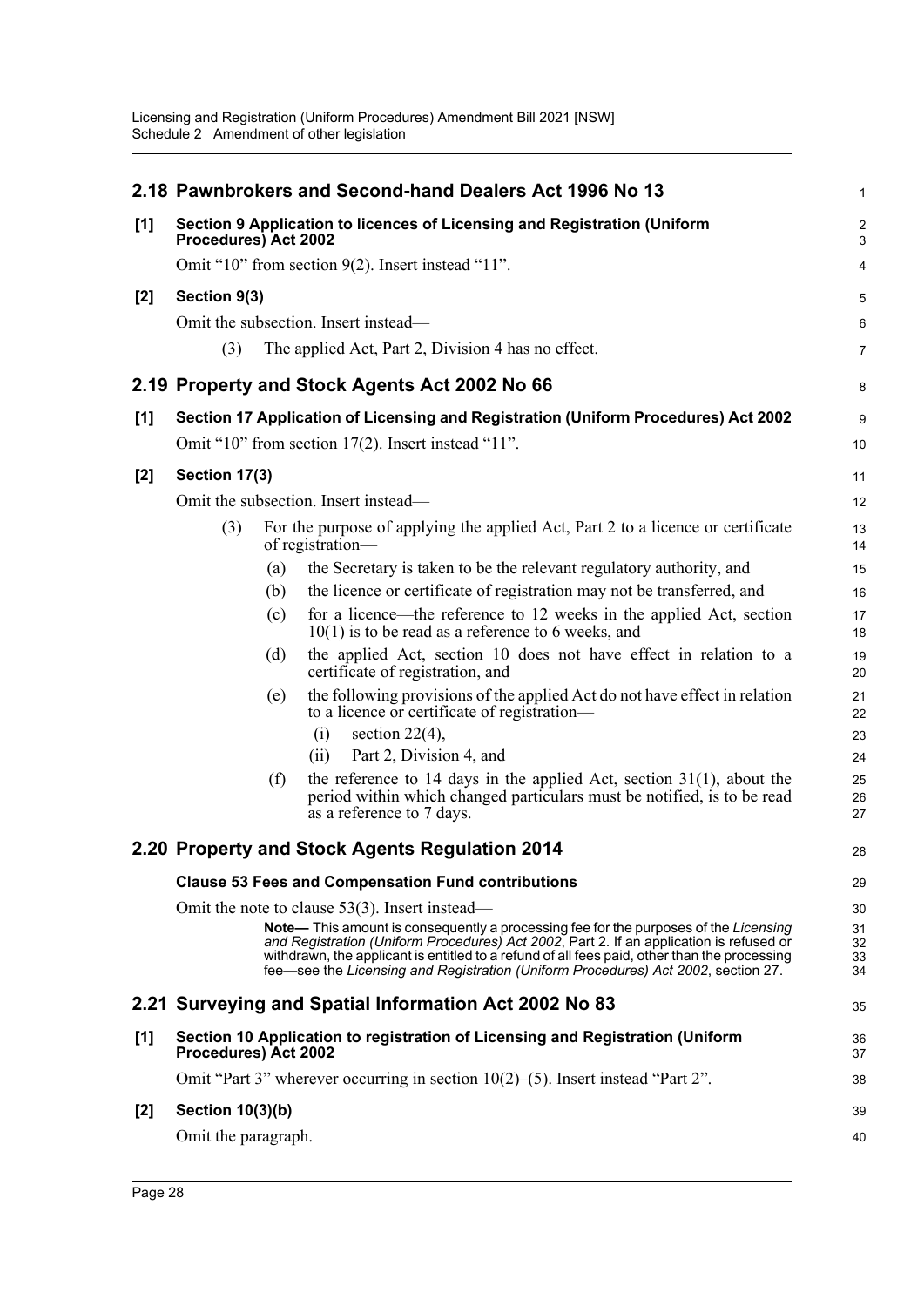| $[3]$              | Section 10(3)                                                      |                                                                                                                                                                                                                                                                                                                                                                                                |                                 |  |  |  |
|--------------------|--------------------------------------------------------------------|------------------------------------------------------------------------------------------------------------------------------------------------------------------------------------------------------------------------------------------------------------------------------------------------------------------------------------------------------------------------------------------------|---------------------------------|--|--|--|
|                    |                                                                    | Omit "46(1)" and "48(1)". Insert instead "17(1)(a)" and "19(1)", respectively.                                                                                                                                                                                                                                                                                                                 | $\overline{2}$                  |  |  |  |
| [4]                | Section 10(3)(e) and (f)                                           |                                                                                                                                                                                                                                                                                                                                                                                                |                                 |  |  |  |
|                    | Omit section $10(3)(e)$ and (f). Insert instead—                   |                                                                                                                                                                                                                                                                                                                                                                                                |                                 |  |  |  |
|                    | (e)                                                                | the applied Act, section 21 applies instead of section 20 in relation to<br>registration, and                                                                                                                                                                                                                                                                                                  | 5<br>6                          |  |  |  |
|                    |                                                                    | Note-Section 21 provides for certain information to be recorded in the<br>Register and the issuing of certificates of registration.                                                                                                                                                                                                                                                            | $\overline{7}$<br>8             |  |  |  |
|                    | (f)                                                                | the requirement of the applied Act, section 28 for an authorisation<br>administration fee to be paid to the relevant regulatory authority within<br>14 days after each anniversary of the date on which the authorisation<br>document was issued is to be read as a requirement for the approved fee<br>for annual registration to be paid in this way on or before 31 August in<br>each year. | 9<br>10<br>11<br>12<br>13<br>14 |  |  |  |
| [5]                | Section 10(4)                                                      |                                                                                                                                                                                                                                                                                                                                                                                                | 15                              |  |  |  |
|                    |                                                                    | Omit "continuing registration". Insert instead "continuing authorisation".                                                                                                                                                                                                                                                                                                                     | 16                              |  |  |  |
| [6]                |                                                                    | <b>Section 15 Register of surveyors</b>                                                                                                                                                                                                                                                                                                                                                        | 17                              |  |  |  |
|                    |                                                                    | Omit "Part 3" from section 15(1). Insert instead "Part 2".                                                                                                                                                                                                                                                                                                                                     | 18                              |  |  |  |
| $\left[ 7 \right]$ | Section 15, note                                                   |                                                                                                                                                                                                                                                                                                                                                                                                | 19                              |  |  |  |
|                    | Omit "49". Insert instead "21".                                    |                                                                                                                                                                                                                                                                                                                                                                                                | 20                              |  |  |  |
| [8]                |                                                                    | <b>Section 16 Evidentiary certificates</b>                                                                                                                                                                                                                                                                                                                                                     | 21                              |  |  |  |
|                    |                                                                    | Omit "section 55" from the note. Insert instead "section 32".                                                                                                                                                                                                                                                                                                                                  | 22                              |  |  |  |
|                    | 2.22 Surveying and Spatial Information Regulation 2017             |                                                                                                                                                                                                                                                                                                                                                                                                |                                 |  |  |  |
| [1]                | Clause 81 Provision of further information and supporting evidence |                                                                                                                                                                                                                                                                                                                                                                                                |                                 |  |  |  |
|                    |                                                                    | Omit "43 $(1)$ ". Insert instead "15".                                                                                                                                                                                                                                                                                                                                                         | 25                              |  |  |  |
| $[2]$              | <b>Clause 84 Register of surveyors</b>                             |                                                                                                                                                                                                                                                                                                                                                                                                |                                 |  |  |  |
|                    |                                                                    | Omit "49(1)". Insert instead "21(2)".                                                                                                                                                                                                                                                                                                                                                          | 27                              |  |  |  |
| $[3]$              |                                                                    | <b>Clause 85 Certificates of meritorious service</b>                                                                                                                                                                                                                                                                                                                                           | 28                              |  |  |  |
|                    |                                                                    | Omit "50(7)". Insert instead "22(7)".                                                                                                                                                                                                                                                                                                                                                          | 29                              |  |  |  |
|                    |                                                                    | 2.23 Tow Truck Industry Regulation 2020                                                                                                                                                                                                                                                                                                                                                        | 30                              |  |  |  |
|                    | <b>Clause 87 Application fees</b>                                  |                                                                                                                                                                                                                                                                                                                                                                                                | 31                              |  |  |  |
|                    | Omit the note.                                                     |                                                                                                                                                                                                                                                                                                                                                                                                | 32                              |  |  |  |
|                    |                                                                    | 2.24 Veterinary Practice Act 2003 No 87                                                                                                                                                                                                                                                                                                                                                        | 33                              |  |  |  |
| [1]                | Procedures) Act 2002                                               | Section 17 Application to registration of Licensing and Registration (Uniform                                                                                                                                                                                                                                                                                                                  | 34<br>35                        |  |  |  |
|                    |                                                                    | Omit "Part 3" wherever occurring in section $17(2)$ , (3) and (5). Insert instead "Part 2".                                                                                                                                                                                                                                                                                                    | 36                              |  |  |  |